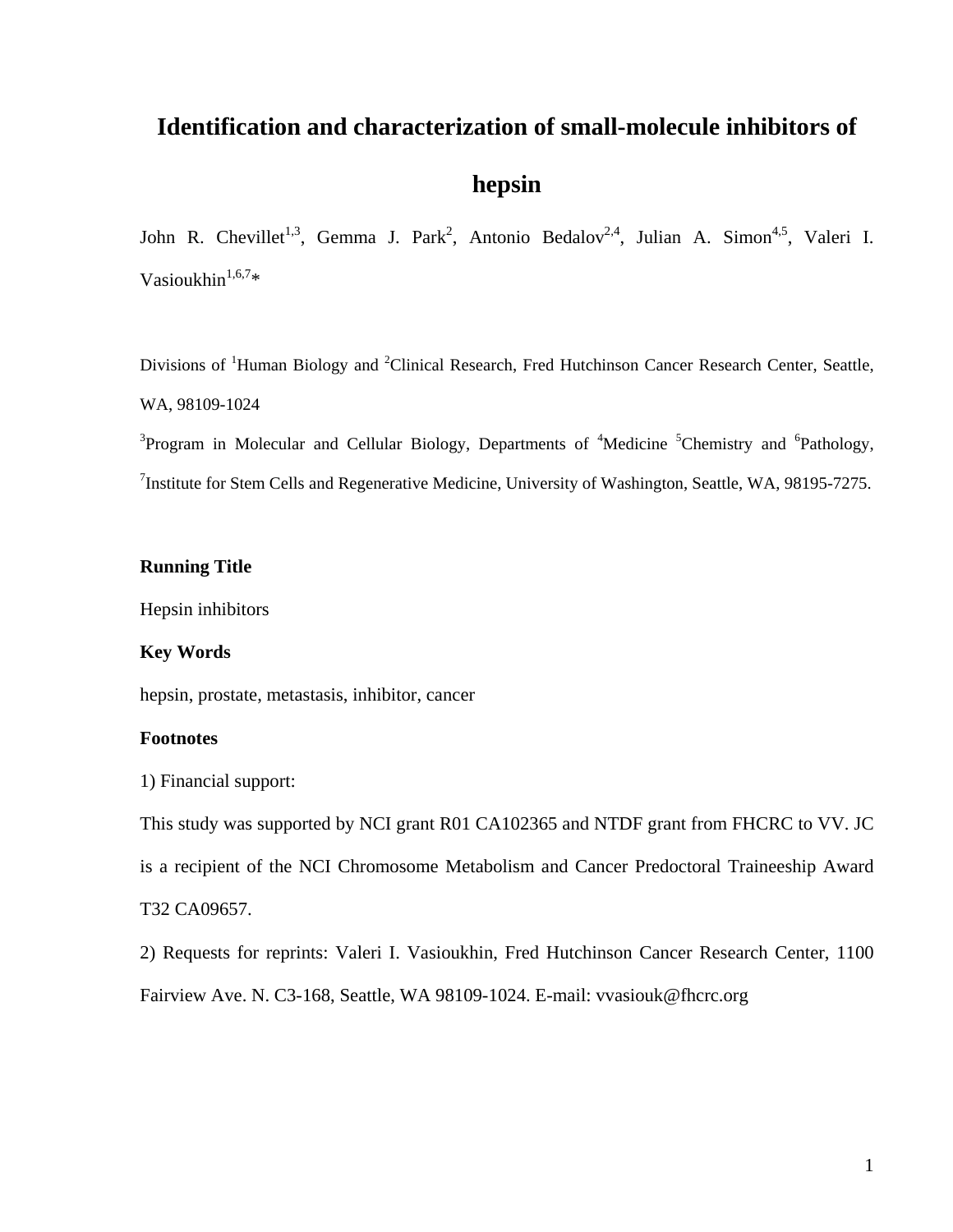# **Abstract**

Hepsin is a type-II transmembrane serine protease overexpressed in the majority of human prostate cancers. We recently demonstrated that hepsin promotes prostate cancer progression and metastasis and thus represents a potential therapeutic target. Here we report the identification of novel small-molecule inhibitors of hepsin catalytic activity. We utilized purified human hepsin for high-throughput screening of established drug and chemical diversity libraries and identified sixteen inhibitory compounds with  $IC_{50}$  values against hepsin ranging from 0.23-2.31 $\mu$ M and relative selectivity of up to 86-fold or greater. Two compounds are orally administered drugs established for human use. Four compounds attenuated hepsin-dependent pericellular serine protease activity in a dose dependent manner with limited or no cytotoxicity to a range of cell types. These compounds may be used as leads to develop even more potent and specific inhibitors of hepsin to prevent prostate cancer progression and metastasis.

#### **Introduction**

Prostate cancer is the most common cancer in United States males, with an estimated 186,320 new cases in 2008, accounting for 25% of cancer incidence and 10% of cancer deaths (1). While significant progress has been made in recent years in the understanding molecular mechanisms responsible for prostate cancer initiation and progression, therapeutic approaches for the treatment of prostate cancer remain limited. While localized prostate tumors are usually curable, diagnosis of prostate cancer remains a difficult, inexact process and treatment can result in side effects that significantly impact quality of life (2, 3). Metastatic prostate cancer is highly resistant to therapeutic intervention and almost uniformly fatal. Therefore, the development of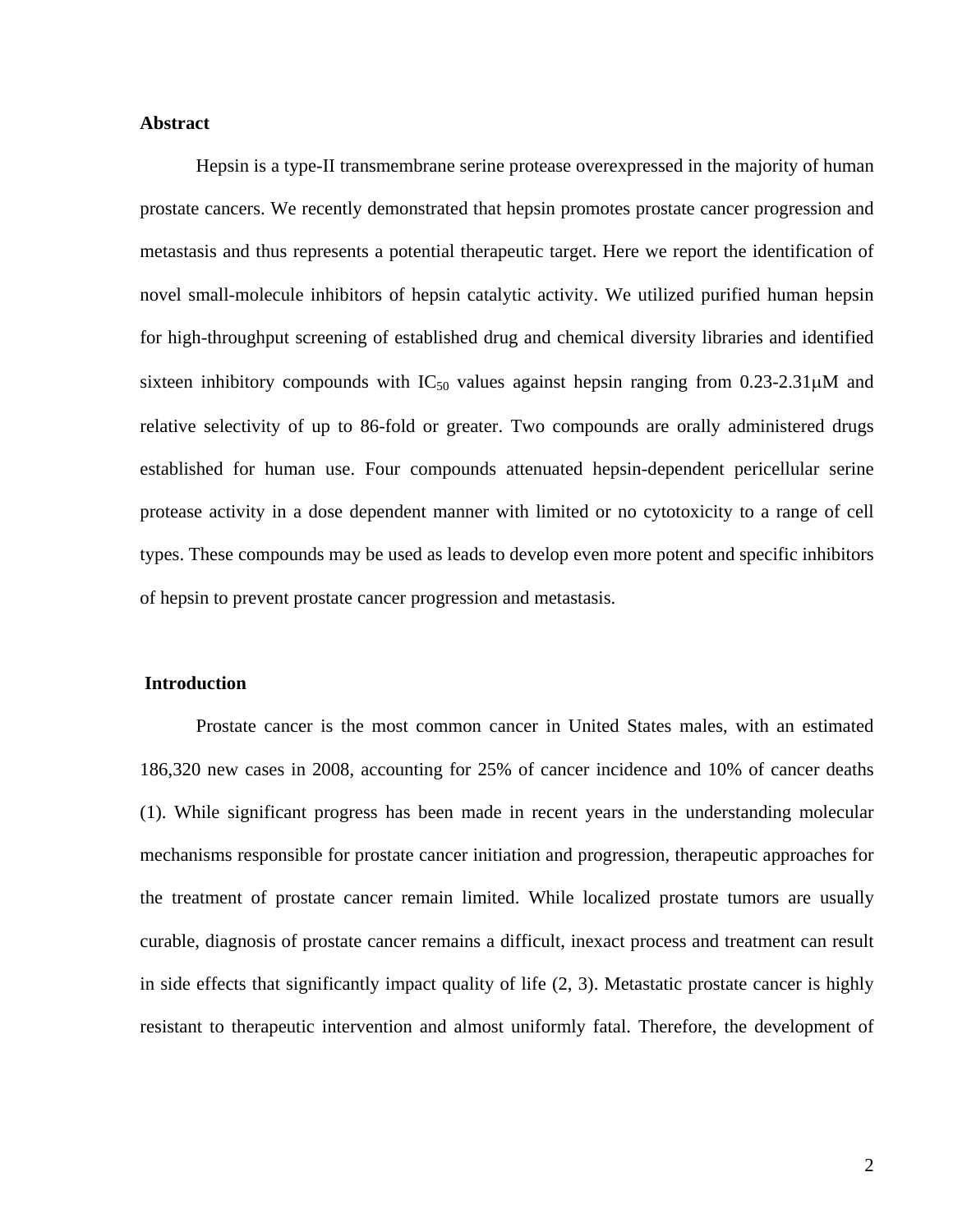effective novel targeted therapies to inhibit prostate cancer progression and metastasis will have a significant impact on prostate cancer mortality.

Multiple genetic and epigenetic changes take place during human prostate cancer initiation and progression (4, 5). Hepsin (*HPN*) is one of the most upregulated genes in human prostate cancer and encodes a type-II serine protease overexpressed in up to 90% of prostate tumors with levels often increased >10 fold (6-8). Hepsin is upregulated early in prostate cancer initiation and maintained at high levels throughout progression and metastasis. In addition, hepsin is also overexpressed in ovarian and renal carcinomas (9, 10).

Significant evidence indicates that hepsin overexpression plays an important role in the promotion of prostate cancer progression and metastasis. Hepsin upregulation in a transgenic mouse model of localized prostate cancer promoted progression, causing the transition of nonmetastatic cancer into an aggressive carcinoma with metastasis to bone, liver and lung (11). The cellular context and level of hepsin expression appear to be important to the phenotype, as high levels of hepsin overexpression in a prostate cancer cell line reduces cell proliferation and invasion (12). While the molecular mechanisms responsible for hepsin function in prostate cancer *in vivo* are unknown, *in vitro* evidence indicates that hepsin can activate pro-urokinase plasminogen activator (pro-uPA) and pro-hepatocyte growth factor (pro-HGF) (13, 14). Activation of the uPA cell-surface serine protease system and HGF-Met scattering pathway may be responsible for hepsin promoting metastasis and is consistent with the observed basement membrane disruption in mouse prostates overexpressing hepsin (11).

We sought to identify small molecules that specifically inhibit hepsin catalytic activity that may be used as lead compounds to develop targeted drugs to attenuate prostate cancer progression. Protease-targeted drugs have proven to be clinically useful for treatment of HIV and

3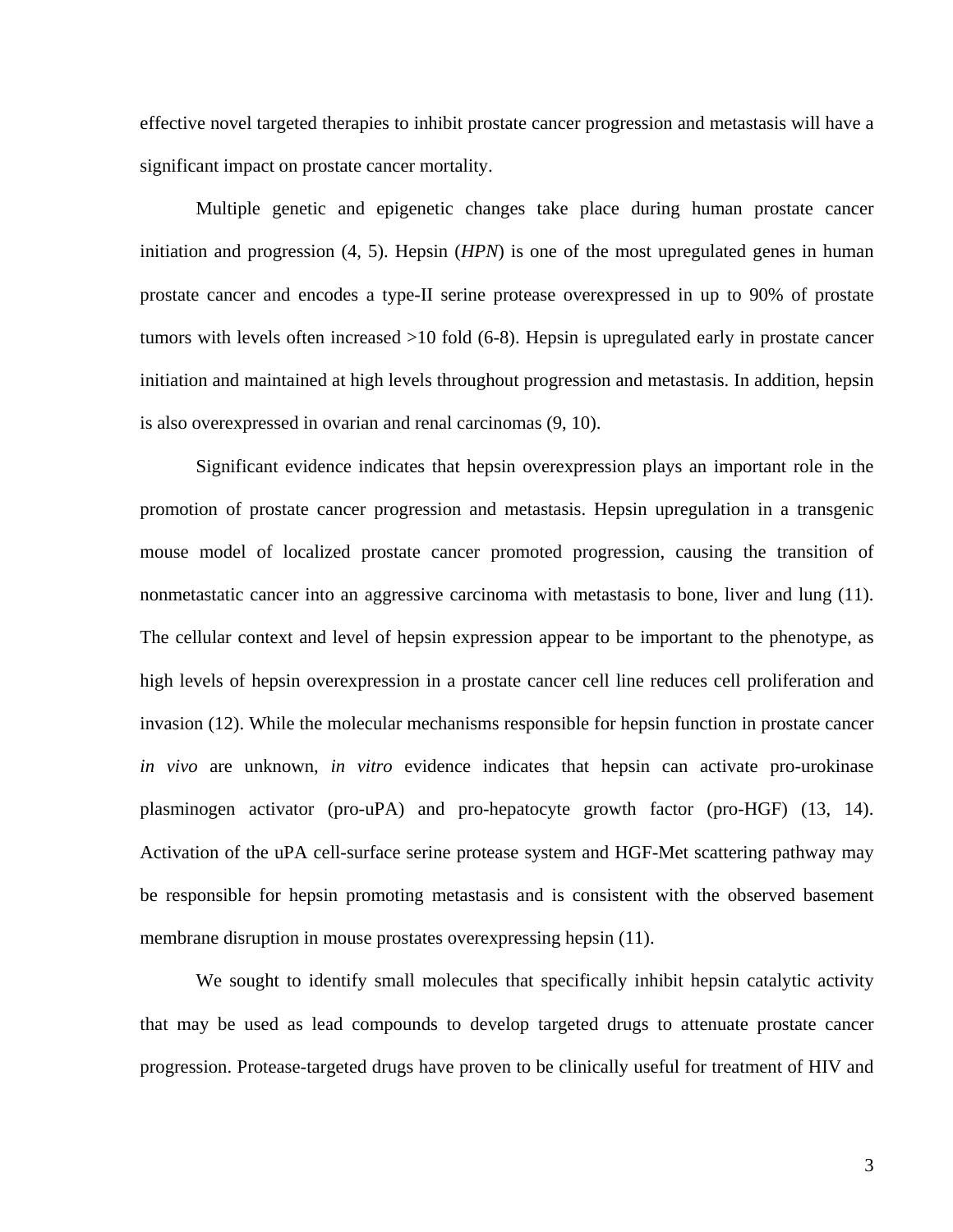hypertension and show potential in the treatment of cancer, obesity, cardiovascular, inflammatory and neurodegenerative diseases (15). WX-UK1 is a potent small-molecule inhibitor of uPA developed by Wilex and has shown antitumor and antimetastasis activity in a rat breast cancer model (16). WX-UK1 has completed phase Ib trials in patients with solid tumors and is currently in combination phase I trials with capecitabine in patients with breast cancer and other solid tumors.

We report here the identification of sixteen compounds that potently and selectively inhibit hepsin proteolytic activity. Four members are able to attenuate hepsin-dependent pericellular proteolytic activity with low or no general cellular toxicity. Two of the sixteen compounds are established human-use drugs used for alternate indications with known oral dosing strategies. We propose that these newly identified small molecules may be used as lead compounds for generation of potent and specific drugs for the treatment of human prostate cancer.

#### **Materials and Methods**

# **Reagents**

The DIVERSet and NINDS II compound libraries and reordered hit compounds from those libraries were purchased from Chembridge Corporation and MicroSource Discovery Systems, Inc., respectively. The chromogenic peptide pyroGlu-Pro-Arg-pNA (S-2366) was purchased through Diapharma Group, Inc. Rabbit anti-human hepsin polyclonal antibody was purchased from Cayman Chemical (#100022) and goat-anti-rabbit secondary antibody purchased from Jackson ImmunoResearch. Polyclonal rabbit anti-mouse hepsin antiserum was produced against a synthetic peptide corresponding to the last 18 amino acids of mouse hepsin. Molecular biology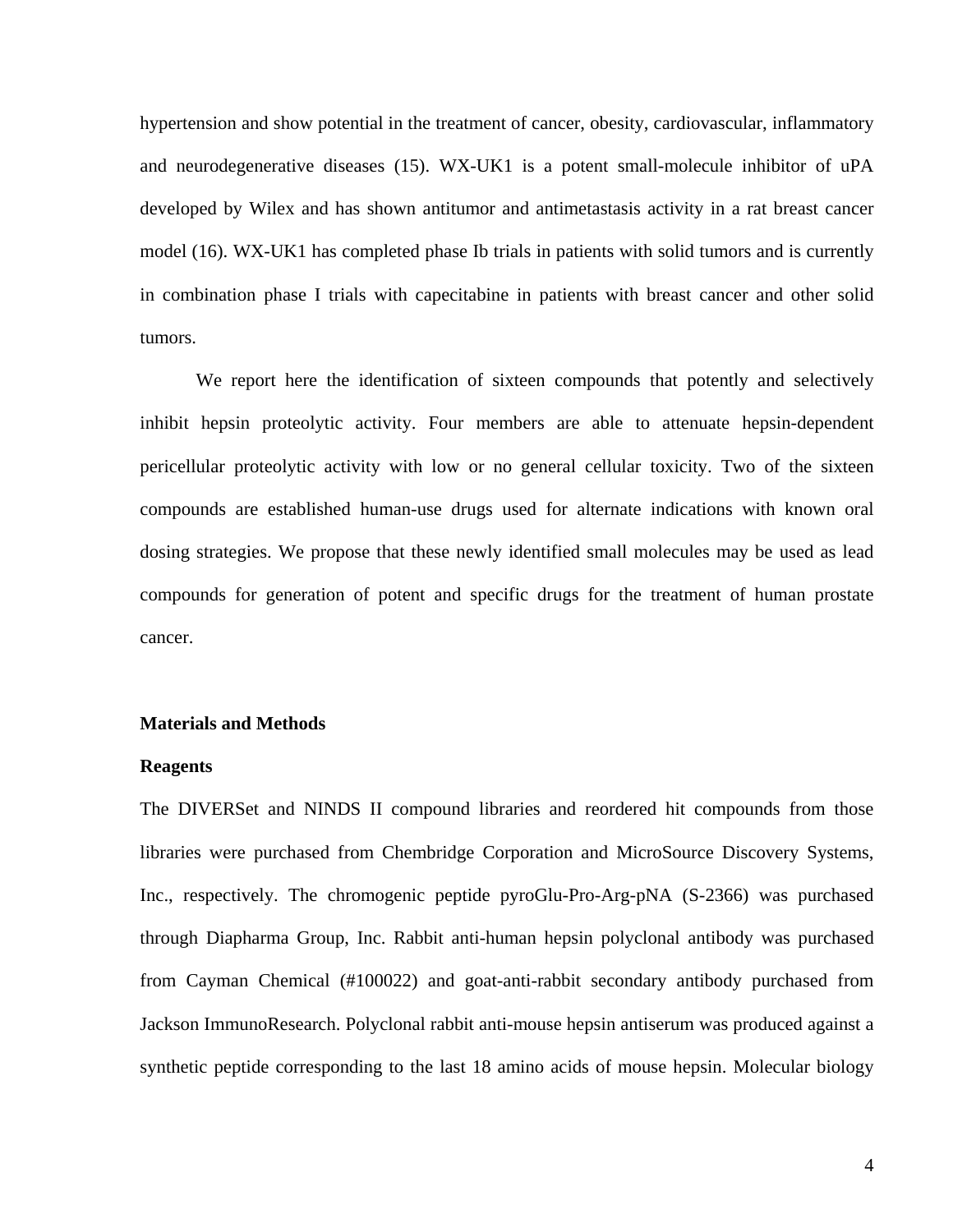grade DMSO was purchased from Fluka. Trypsin was purchased from ICN (#103140) and thrombin was purchased from Sigma (T-3399).

# **Recombinant Hepsin Expression and Purification**

Recombinant expression and chromatographic purification of human hepsin was performed as described previously (17).

# **Compound Library Screening**

The DIVERSet 10,000 compound and NINDS II 1040 compound libraries were diluted from 20 and 10μM stock plates in DMSO (respectively) to 20μM 10X solutions in 10% DMSO. Purified hepsin was incubated with 2μM compounds in 30mM Tris-HCl, 30mM imidazole, 200mM NaCl and 1% DMSO for 30 minutes at room temperature. Chromogenic peptide was added and the reactions allowed to proceed for 3 hours. Endpoint absorbance was measured using a VersaMax microplate reader (Molecular Devices), corrected for background and residual activity observed relative to buffer/solvent controls on each plate.

# **Hepsin, Trypsin and Thrombin Activity Assays**

Titration of the chromogenic substrate pyroGlu-Pro-Arg-pNA was performed for each enzyme and the resulting substrate-velocity data fit with nonlinear regression using GraphPad Prism 4 to calculate  $V_{\text{max}}$  and  $K_{\text{m}}$ . Enzyme assay concentration and observed  $K_{\text{m}}$ : 0.4nM hepsin, K<sub>m</sub>=170 $\mu$ M, 0.4nM trypsin, K<sub>m</sub>=78.6 $\mu$ M, thrombin 188mU/mL, K<sub>m</sub>=106.2 $\mu$ M. Inhibitor activity was determined by incubating the individual enzymes with increasing concentrations of compounds in the library screen buffer for 30 minutes at room temperature followed by addition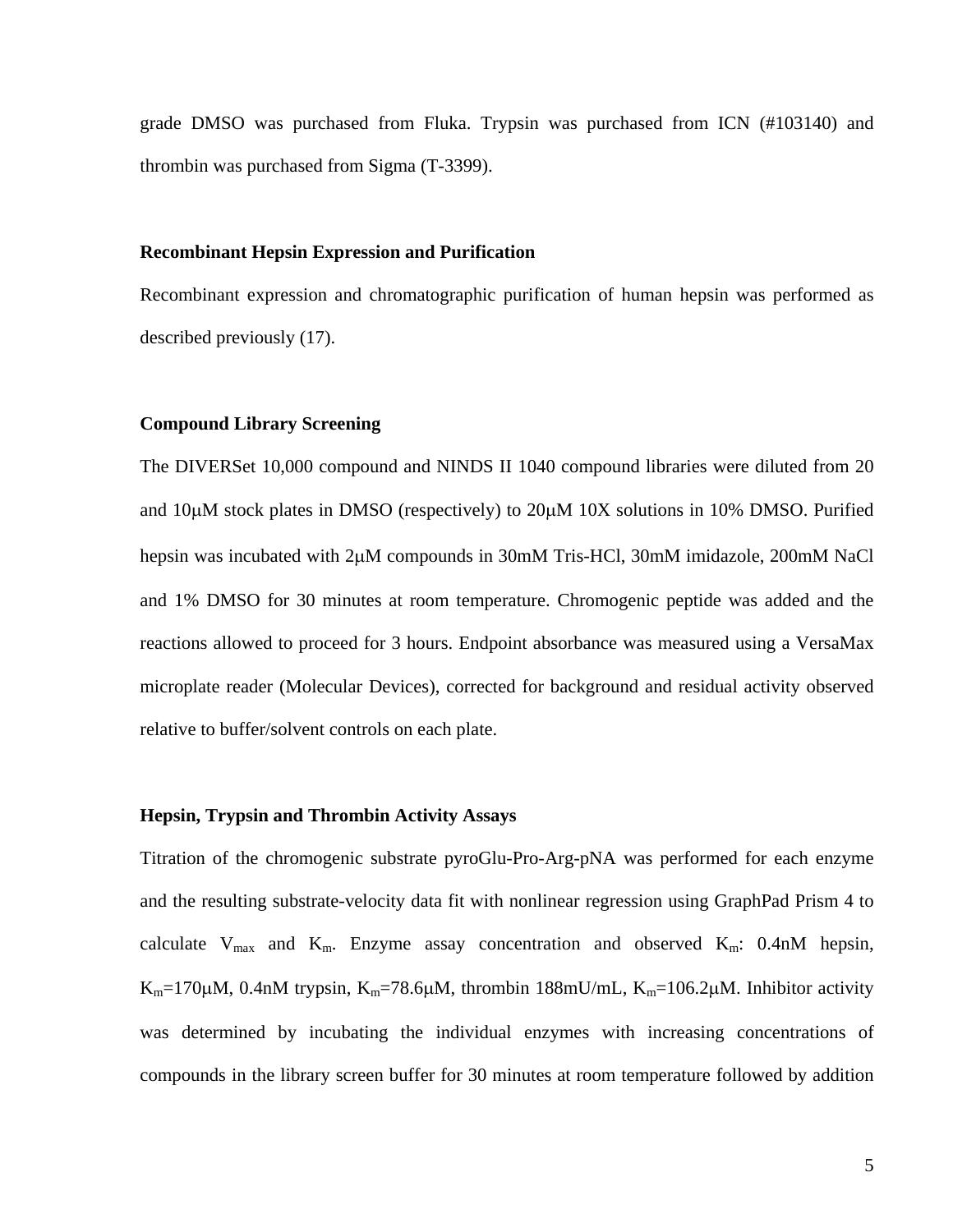of the substrate at the observed  $K_m$ . The reactions were then followed using a kinetic microplate reader and the linear rates of increase in absorbance at 405nm expressed as residual percent activity (100% x  $v_i/v_o$ ). At least three independent experiments were performed for each enzyme.  $IC_{50}$  was calculated by fitting the data to a four-parameter non-linear regression using GraphPad Prism 4. The equilibration time dependence of inhibitor potency was determined by incubating hepsin with the respective inhibitor at its  $IC_{50}$  value or buffer/solvent alone under the above conditions in triplicate. Samples were withdrawn at 30, 60, 120 and 180 minutes and activity analyzed by the addition of substrate as above. Data are shown as percent inhibition relative to the respective buffer/solvent controls incubated for the same amount of time. The reversibility of inhibition was determined using a dilution technique. Hepsin was incubated with the inhibitors at their respective  $IC_{50}$  values or buffer control as above for 1 hour at room temperature in triplicate. Samples were then diluted with buffer to the additional percentage indicated and activity measured as above. Data are shown as percent inhibition relative to the respectively diluted buffer controls.

# **Cell Culture**

LNCaP, HepG2 and HEK 293FT cells were purchased from ATCC. The spontaneously transformed mouse prostate epithelial cell line MP-1 was established by passaging C57/B6 primary mouse prostate epithelial cells. Cell culture components and suppliers were as follows: DMEM, F12 and RPMI base medias (Invitrogen), hydrocortisone (Calbiochem), insulin, T3 and cholera toxin (Sigma). Cells were incubated in a humidified  $(37^{\circ}C, 5\%$  CO<sub>2</sub>) incubator and passaged at 80% confluence with trypsin/EDTA. Mouse prostate epithelial cells MP-1 were maintained in E-media containing: 3:1 DMEM/F12, 37mM sodium bicarbonate, 0.42μg/mL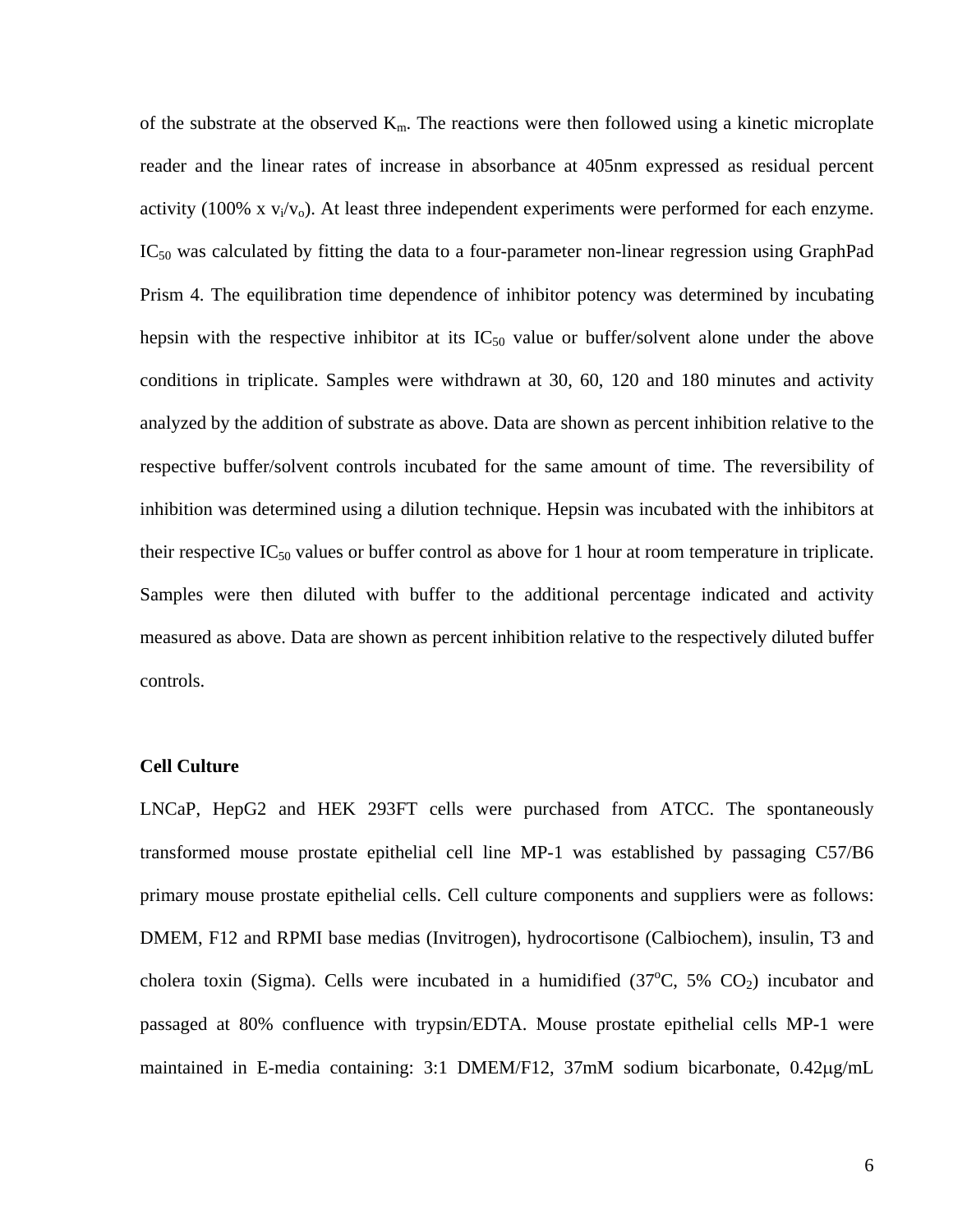hydrocortisone, 0.89ng/mL cholera toxin, 5.3μg/mL insulin, 5.3μg/mL transferrin, 2.1x10-11M T3, pen/strep and L-glutamine with 15% FCS. LNCaP cells were maintained in RPMI supplemented with 10% FCS and pen/strep. HepG2 cells were maintained in DMEM supplemented with 10% FCS and pen/strep. 293FT cells were maintained in DMEM supplemented with 10% FCS, L-glutamine, non-essential amino-acids and pen/strep.

# **Cell Cytotoxicity Assay**

The general cytotoxicity of the compounds was determined using the CellTiter-Glo Assay from Promega. Mouse prostate epithelial, LNCaP and HepG2 cells were seeded in 96-well black culture plates at  $2x10^4$  cells per well and allowed to attach. Media was aspirated and compounds were administered at 20μM in the appropriate media and media with compounds was changed at 24 and 48 hours. CellTiter-Glo reagent was added to the cells and ATP-coupled luciferase activity recorded on a microplate luminometer.

#### **Pericellular Serine Proteolytic Activity Assay**

Plasmids encoding full-length mouse wild-type, active-site S352A mutant hepsin (Genbank: NM008281) cDNAs or the empty pLNCX2 vector were transfected into HEK 293FT cells using a calcium phosphate protocol. After 3.5hrs, transfect media was replaced with fresh media containing 20  $\mu$ M or 50 $\mu$ M of test compounds or solvent control (0.5% DMSO in media) and cells incubated to 24 hours post-transfection. Attached cell monolayers were then washed twice with PBS and once with assay buffer  $(5\%$  CO<sub>2</sub> equilibrated phenol-red free DMEM with 1% BSA) to remove residual serum proteases/inhibitors. Cells were then incubated in assay buffer containing 20 or 50 $\mu$ M compounds for 30 minutes at 37 $^{\circ}$ C. Peptide substrate was then added to a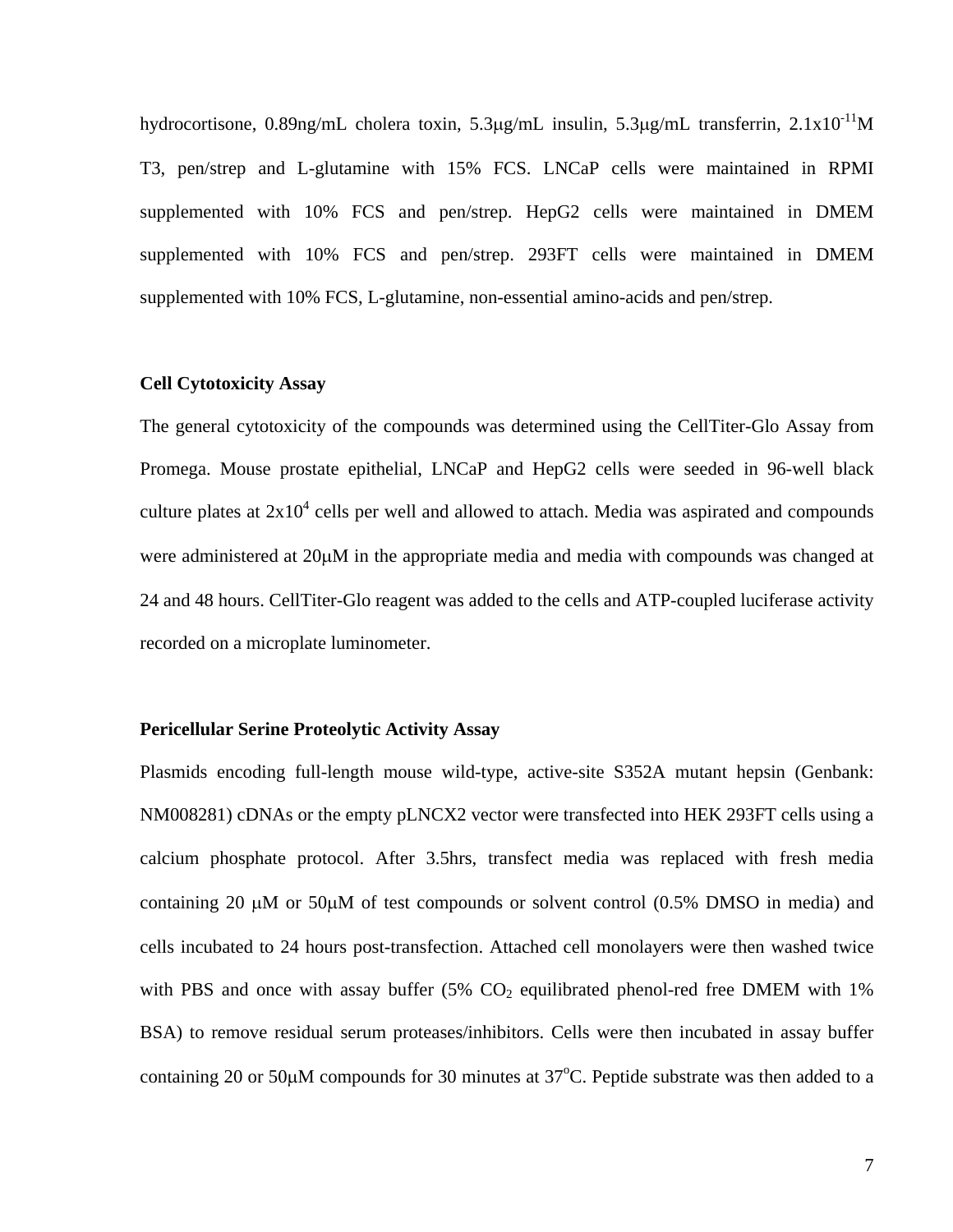final concentration of 369  $\mu$ M (observed K<sub>m</sub> in this system) and the reactions allowed to proceed at  $37^{\circ}$ C. Samples were withdrawn at 20, 40 and 60 minutes, quenched into an equal volume of 7% acetic acid and absorbance at 405nm measured with a microplate reader. Percent inhibition was calculated as residual activity relative to solvent control. Matched samples were used in parallel to determine toxicity of the test compounds to HEK 293FT cells in this system using the CellTiter-Glo assay.

# **Immunoblotting**

Total protein lysates from transfected, compound treated HEK 293FT cells were separated on SDS-PAGE and transferred to Immobilon-P membrane. The membrane was blocked overnight in TBST buffer containing: 5% non-fat milk, 2% normal goat serum in 50 mM Tris-HCl, pH 8.0, 100 mM NaCl, 0.1% Tween-20. The membrane was then incubated in 3% BSA in TBST with polyclonal anti-mouse hepsin antibody (1:1000) for two hours at room temperature, washed 3x5 minutes with TBST and incubated for one hour in 0.1% BSA in TBST containing goat-antirabbit-HRP secondary antibody (1:2000), washed 3x5 minutes in TBST and developed with ECL (Pierce). Protein loading was confirmed by stripping the membrane and reprobing with anti-βactin antibodies. Expression levels were quantified by densitometry using ImageQuantTL.

# **Results**

#### **Expression and Purification of the Recombinant Extracellular Region of Hepsin**

The extracellular region of human hepsin consists of residues Ser46 to Leu417 (Genbank: BC025716) and contains the catalytic and scavenger receptor cysteine-rich (SRCR) domain. The yeast *P. pastoris* was stably transfected with the hepsin expression construct and the secreted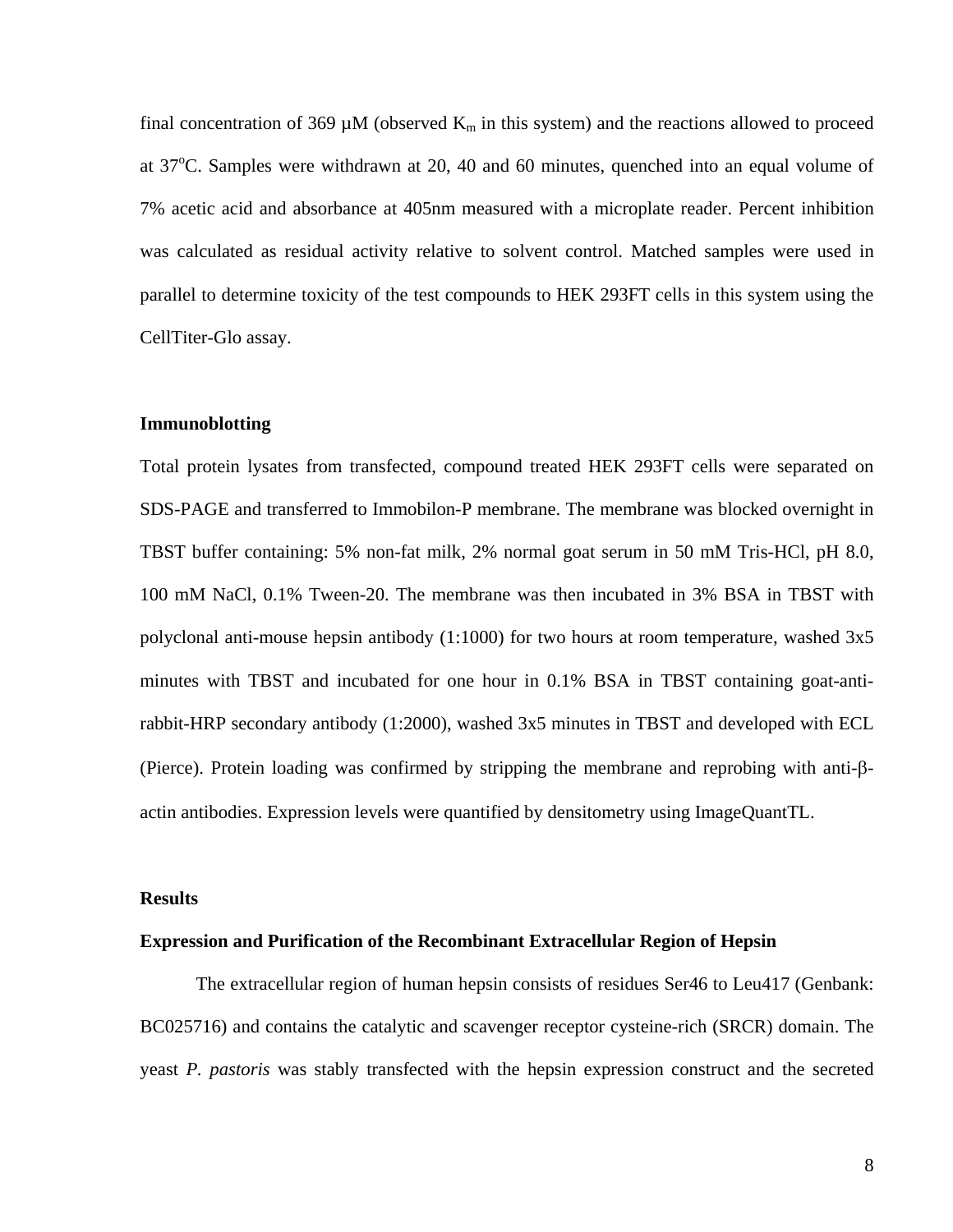41kD hepsin zymogen was purified from the media using several steps of affinity and ion exchange chromatography. During purification to homogeneity, the enzyme spontaneously activated as previously reported (17). Protein identity was confirmed by silver stain of SDS-PAGE separated samples and immunoblotting with anti-hepsin catalytic domain polyclonal antibodies (Figure 1A). The purified hepsin was enzymatically active (Figure 1B), cleaving the chromogenic serine protease substrate pyroGlu-Pro-Arg-pNA. This proteolytic activity was completely inhibited by the broad-spectrum serine protease inhibitor PEFAbloc.

#### **High-Throughput Screening and Characterization of Hit Compounds**

 To identify novel inhibitors of hepsin, we screened the Chembridge DIVERSet 10,000 compound high-diversity library using an assay based on the cleavage of the chromogenic peptide. In addition, the NINDS II library of 1040 compounds was screened to identify hepsin inhibitors among established drugs and known bioactive molecules. Screens were performed in a 96-well format at a final compound concentration of  $2\mu$ M. To minimize false positives, positions 1 and 12 of each row contained DMSO/buffer controls. As a measure of reproducibility, the Z' score for this assay was 0.78 (18). Compounds that showed >90% inhibition were individually reproduced. Reproduced hits were reordered from the supplier and their inhibitory activity was confirmed (Figure 2).  $IC_{50}$  values for these compounds were determined by titration of the compounds against kinetic hepsin activity (Figure 3). Relative specificity was determined by titration against the serine proteases trypsin and thrombin (Table 1).

The determined  $IC_{50}$  values for these compounds against hepsin displayed a range of 0.28-2.31μM. Compounds **1**, **3**, **7**, **9** and **10** are subject to nucleophilic addition and may react with the active site serine γO. **2** and **8** share a chlorophenyl substituted thiadiazolurea core, with compound

9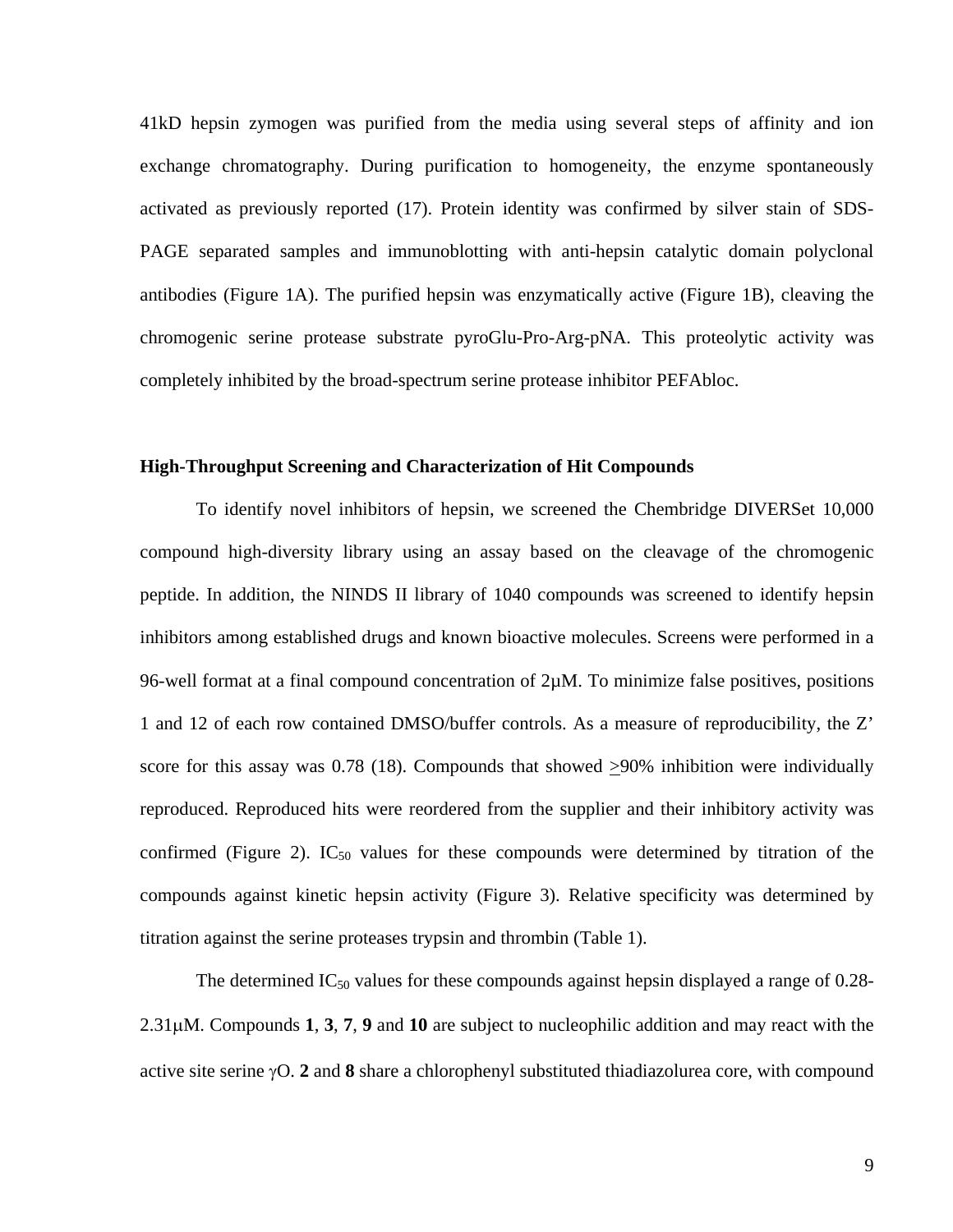**2** displaying higher selectivity. Compounds **5** and **6** share a tetrahydro-3H-cyclopenta[c]quinoline core, with **5** displaying both higher potency and selectivity. Compound **3** shares an indole moiety with LY178550 (19), the N-H of which forms a hydrogen bond to the  $\gamma$ O of the catalytic serine of thrombin.

We observed four total hits from the NINDS II library of drugs and bioactive molecules (compounds 13-16). Interestingly, **13** and **14** (meclizine and probucol) are established human-use drugs with oral dosing. **15** (anthralin) is a topically administered anti-psoriatic agent. Compound **16** (2,3-dyhydroxy-6,7-dichloroquinoxaline, an NMDA receptor antagonist) shares a tetrasubstituted pyrazine with amiloride, a selective, moderately potent uPA inhibitor (20).

# **General Cellular Toxicity**

 To provide an estimate of cellular toxicity and the usefulness of the identified inhibitors in cell-based systems, we performed general cellular toxicity assays. For this purpose, 20μM compounds were incubated with a variety of cell types including the mouse prostate epithelial cell line MP-1, the human hepatoma cell line HepG2 and the human prostate cancer cell line LNCaP (Figure 4A). Compounds and media were replenished daily for three days. At the end of incubation, cell viability was measured using an ATP-luciferase coupled assay. Compounds **1** and **2** displayed substantial toxicity to LNCaP cells without affecting MP-1 or HepG2 cells. Compound **12** was substantially toxic to LNCaP and MP-1 without affecting HepG2. Compound **15** (a known inhibitor of cellular respiration, metabolism and DNA synthesis (21)) was toxic to all cell types, particularly to LNCaP and HepG2 cells. Compounds **3**, **4**, **5**, **6**, **7**, **8**, **9**, **10**, **11**, **13**, **14** and **16** displayed limited or no cytotoxicity to these cells at this concentration.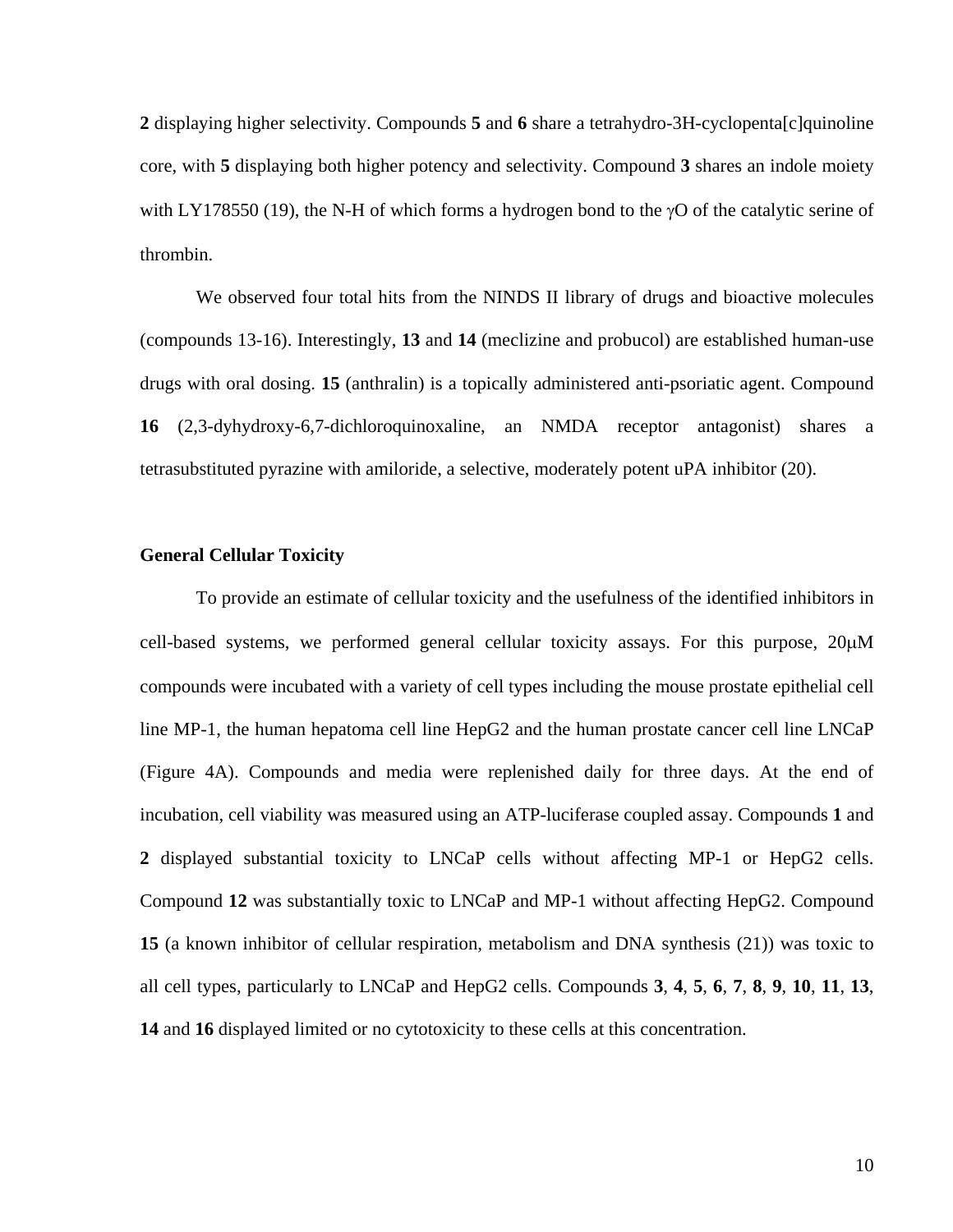# **Inhibition of Hepsin-Dependent Pericellular Proteolytic Activity**

 To determine whether the identified compounds were able to inhibit cell-based hepsin activity, we developed an assay to measure hepsin-dependent pericellular serine-proteolytic activity (Figure 4B) (22-26). For this purpose, we utilized HEK 293FT cells expressing fulllength wild-type and catalytically inactive (S352A) mutant mouse hepsin proteins or vector alone. Attached cell monolayers were incubated in assay buffer with peptide substrate and the reactions allowed to proceed at  $37^{\circ}$ C. Samples were withdrawn at 20, 40 and 60 minutes, quenched into an equal volume of 7% acetic acid and absorbance at 405nm measured with a microplate reader. Activity levels were adjusted by altering hepsin expression levels to within the linear range of detection. A positive linear rate of activity was observed only for wild-type hepsin-expressing cells and was abolished in the presence of the broad spectrum serine protease inhibitor PEFAbloc.

To determine the potential cytotoxicity of the previously identified hepsin inhibitors in this model system, HEK 293FT cells were incubated under identical conditions with 20 and 50μM of the compounds and cytotoxicity was determined using the ATP-luciferase coupled assay as described above (Figure 4C). Compounds **12** and **15** displayed substantial toxicity at 50μM and were not further characterized. The remaining compounds at 20 and 50μM final concentration of were incubated overnight with hepsin-expressing cells and pericellular proteolytic activity was determined in the presence of the compounds, as described above (Figure 5). As treatment with chemical compounds may alter hepsin expression level (and impact pericellular proteolytic activity), hepsin levels in drug-treated cells were determined via immunoblotting. Data are displayed as normalized pericellular proteolytic activity/expression level relative to vehicle treated wild-type hepsin expressing cells. We found that compounds **3**, **4**, **5** and **13** attenuated pericellular proteolytic activity in a dose dependent manner without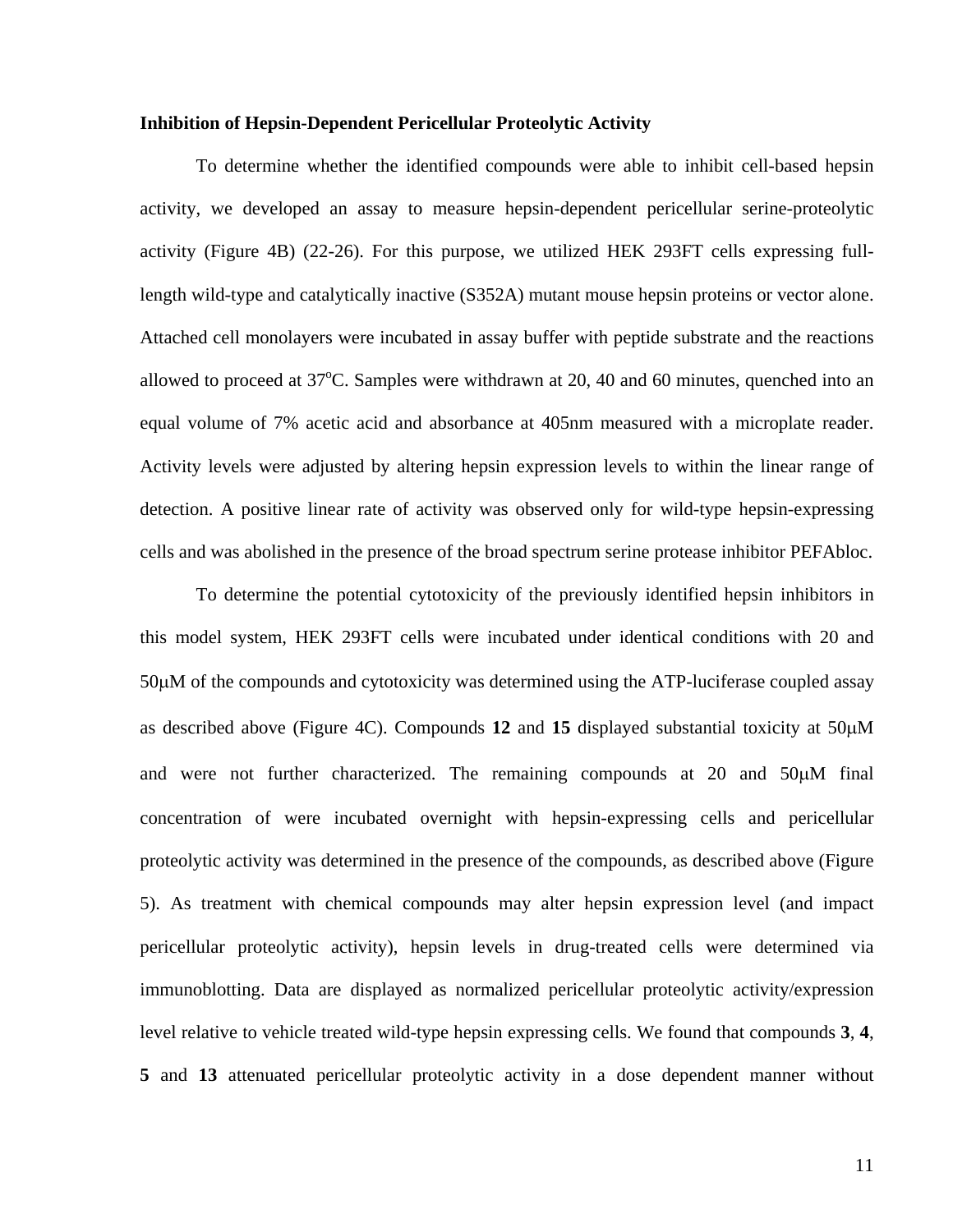substantially affecting hepsin expression levels or displaying overt toxicity. Compounds **4** and **5** offered the most potent inhibition, attenuating activity approximately 60% at 50μM. **3** and **13** reduced activity approximately 50% and 25% (respectively) at 50μM. To further characterize these four compounds, we evaluated the time dependence and reversibility of their biochemical inhibition of hepsin. Inhibition of hepsin by compounds **3**, **4**, **5** and **13** significantly increased with extended equilibration time (Figure S1) and this inhibition was not reversible by dilution (Figure S2), indicating that these compounds are slow-binding, irreversible inhibitors.

#### **Discussion**

We report here the identification of several small molecules that display potent and selective inhibition of the type-II cell-surface serine protease hepsin. Hepsin is overexpressed in human prostate, renal and ovarian cancers and significant evidence implicates hepsin as a metastasis promoting protease in human prostate cancer. Therefore, specific hepsin inhibitors may be useful to attenuate prostate cancer progression and prevent metastasis.

In this study, we identified sixteen hepsin inhibitors utilizing high-throughput screening of small-molecule libraries. To determine the relative selectivity of the newly identified compounds for hepsin, we evaluated their inhibitory activity toward the physiologically relevant serine proteases trypsin and thrombin. Trypsin is a broad-spectrum serine protease with roles in digestion, defense, development and blood coagulation. Thrombin is a chymotrypsin-like serine protease that converts fibrinogen to fibrin and has other roles in blood coagulation. Several of the compounds identified in this study have substantial selectivity for hepsin, with some of the molecules displaying up to 78-fold selectivity toward hepsin versus trypsin and >87-fold selectivity toward hepsin versus thrombin. These  $IC_{50}$  values were determined with relatively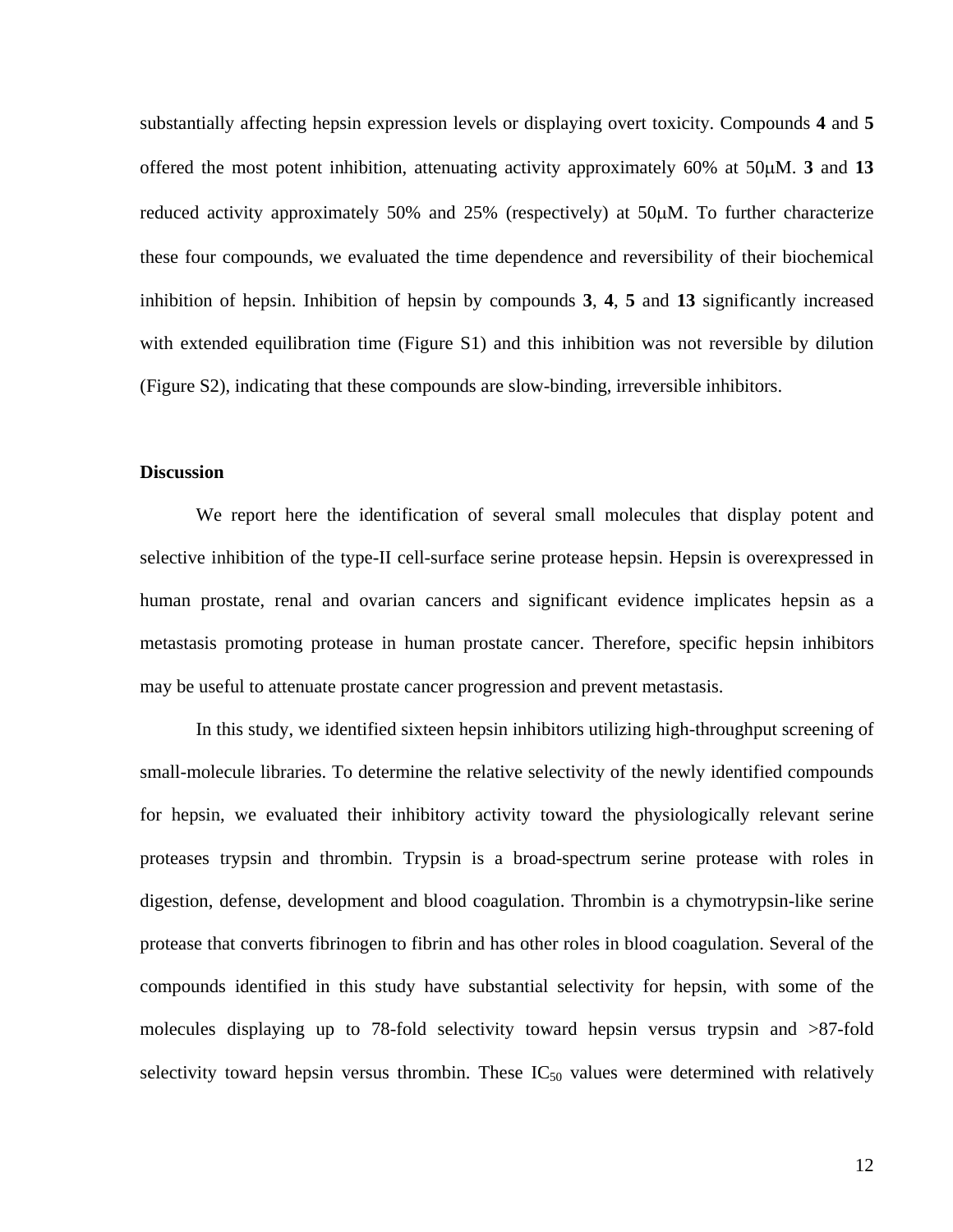short incubation times and it is possible that they were reflective of enzyme-inhibitor association rate differences. Indeed, compounds **3**, **4**, **5** and **13** displayed a time-dependent increase in hepsin inhibition. In addition, dilution experiments demonstrated that compounds **3**, **4**, **5** and **13** irreversibly inhibit hepsin. Compound **3** is subject to nucleophilic addition through 1,4-addition and may form a covalent bond with the active site serine  $\gamma$ O. The mechanisms that may be responsible for the irreversibility of the inhibition by compounds **4, 5, 13** are less clear. In the future studies, it will be important to rigorously characterize the inhibitory potency and specificity of these compounds under fully equilibrated conditions and to determine their mode of inhibition.

Cell based efficacy is a significant barrier to the development of inhibitors identified with biochemical screens, due to target accessibility, matrix effects and potential non-specific cytotoxicity. To determine the ability of these compounds to inhibit cell-based hepsin activity, we developed a hepsin-dependent pericellular serine protease activity assay. Four of the identified compounds (**3**, **4**, **5** and **13**) were able to attenuate pericellular proteolytic activity with limited or no cytotoxicity at effective concentrations. Compounds **4** and **5** were among the most potent inhibitors of hepsin in the purified biochemical assay, however compounds **3** and **13** were among the less potent. This observation, in addition to the increased dosage required to attenuate pericellular activity, may be attributable to the presence of albumin in the cell-based system. Albumin is known to reversibly bind drugs, reduce their concentration free in solution and alter dose-response relationships (27, 28). For example, the non-nucleoside HIV reverse transcriptase inhibitor efavirenz (used as part of highly active antiretroviral therapy, HAART) is more than 99% protein bound in plasma, mainly to albumin (29). Alternatively, it is possible that a portion of the pericellular serine protease activity observed upon hepsin overexpression is due to the hepsin-mediated activation of other serine proteases, which may take place in the Golgi or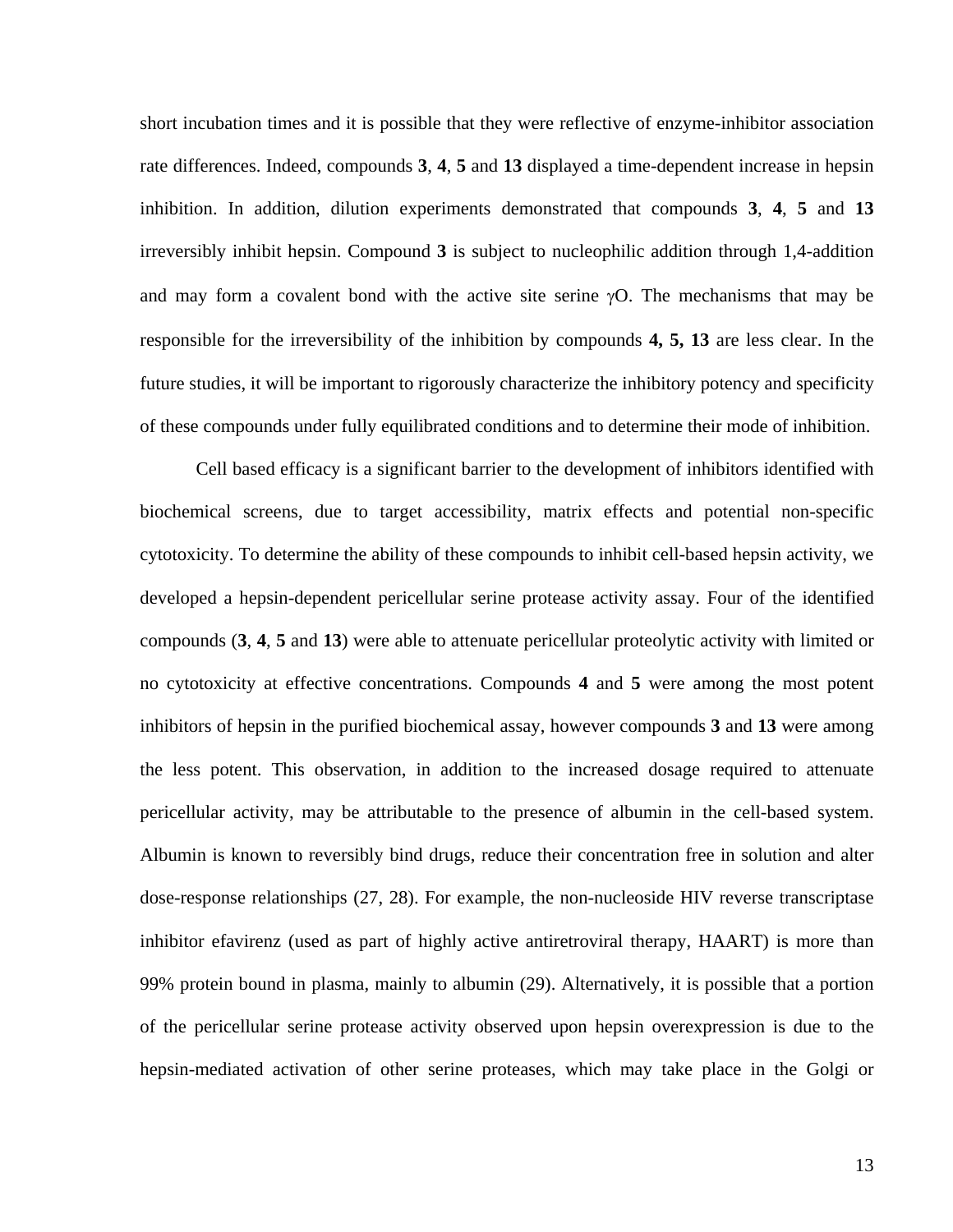endoplasmic reticulum (ER), before proteins are delivered to the cell surface. Therefore, lower potency of hepsin inhibitors in the cell-based assay may reflect lower plasma membrane and/or Golgi/ER permeability of these compounds.

Two of the compounds that were identified as non-cytotoxic hepsin inhibitors are orally administered human use drugs. Probucol is an antihyperlipidemic agent developed for use in coronary artery disease and was one of the most potent and specific *in vitro* inhibitors of hepsin proteolytic activity. Paradoxically, this drug did not reduce pericellular serine protease activity in the cell-based assay. It is possible that probucol showed no activity in the cell-based assay due to the previously mentioned effects of albumin or its high hydrophobicity. This compound has an approximate logP value of 10, is known to be transported almost exclusively by lipoprotein vesicles in serum and delivered from these directly into the cell membrane (30, 31). Watersoluble analogues of probucol (32, 33) have been synthesized and it will be interesting to determine whether these compounds show inhibition of hepsin proteolytic activity and function in a cell-based assay. Meclizine is an anti-nausea drug and available as an over-the-counter remedy for motion sickness. It displayed moderate potency, >10-fold selectivity and was able to attenuate hepsin-mediated pericellular proteolytic activity by 30% at 50μM. Presently, meclizine is one of the most promising lead compounds and provides a template for hepsin inhibitor optimization via medicinal chemistry approaches.

Prostate cancer develops slowly in the majority of cases; however progression to metastasis is highly lethal and can occur rapidly. Treatments to prevent metastasis include radical prostatectomy and radiation therapy, both of which carry significant risk to urinary and sexual function. Metastatic prostate cancer can be treated with androgen ablation therapy, but almost uniformly results in hormone-refractory disease leading to mortality. Effective agents to prevent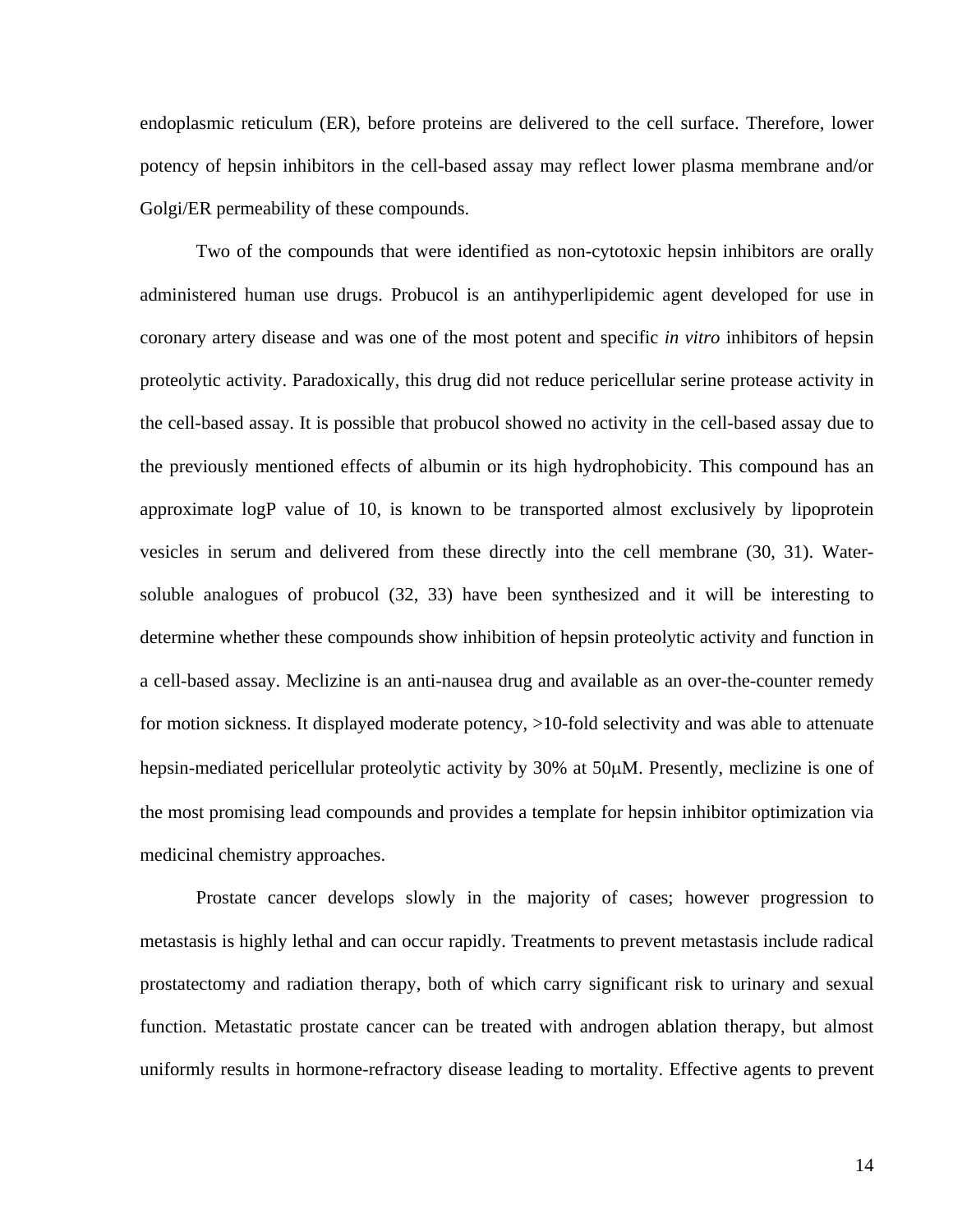disease progression would reduce the need for surgical or radiation-based therapies and have a significant impact on prostate cancer related mortality. Hepsin inhibitors derived from the lead compounds identified here may serve this purpose.

#### **Acknowledgements**

We thank Dr. Katherine Pratt (Davie Lab, University of Washington) for advice on recombinant expression in *P. pastoris*, Dr. Brett Kaiser and Dr. Clint Speigel (Stoddard Lab, FHCRC) for advice on protein purification, Tonibelle Gatbonton and Benjamin Newcomb (Bedalov lab, FHCRC) for help with the pilot library screen, Dr. Shlomo Handeli (Simon Lab, FHCRC) for help with the cellular toxicity assay and all members of the Vasioukhin lab for critical review of this manuscript.

# **References**

1. Cancer Facts and Figures: American Cancer Society; 2008 2008.

2. The Prostate-Specific Antigen (PSA) Test: Questions and Answers. US National Institutes of Health; 2007.

3. Early Prostate Cancer: Questions and Answers. US National Institutes of Health; 2007.

4. Vasioukhin V. Hepsin paradox reveals unexpected complexity of metastatic process. Cell Cycle 2004;3:1394-7.

5. Bradford TJ, Tomlins SA, Wang X, Chinnaiyan AM. Molecular markers of prostate cancer. Urol Oncol 2006;24:538-51.

6. Magee JA, Araki T, Patil S, et al. Expression profiling reveals hepsin overexpression in prostate cancer. Cancer Res 2001;61:5692-6.

7. Dhanasekaran SM, Barrette TR, Ghosh D, et al. Delineation of prognostic biomarkers in prostate cancer. Nature 2001;412:822-6.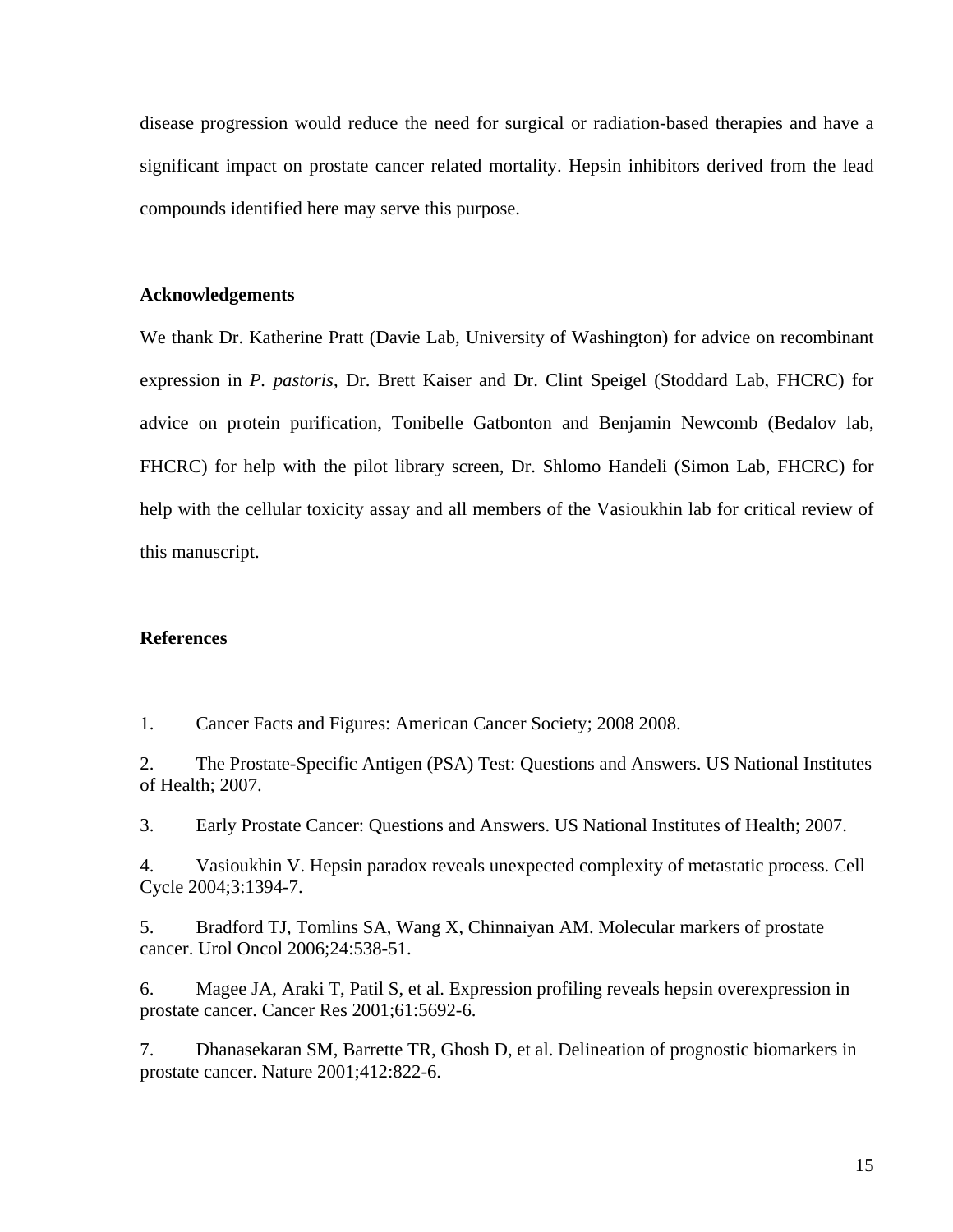8. Stamey TA, Warrington JA, Caldwell MC, et al. Molecular genetic profiling of Gleason grade 4/5 prostate cancers compared to benign prostatic hyperplasia. J Urol 2001;166:2171-7.

9. Tanimoto H, Yan Y, Clarke J, et al. Hepsin, a cell surface serine protease identified in hepatoma cells, is overexpressed in ovarian cancer. Cancer Res 1997;57:2884-7.

10. Zacharski LR, Ornstein DL, Memoli VA, Rousseau SM, Kisiel W. Expression of the factor VII activating protease, hepsin, in situ in renal cell carcinoma. Thromb Haemost 1998;79:876-7.

11. Klezovitch O, Chevillet J, Mirosevich J, Roberts RL, Matusik RJ, Vasioukhin V. Hepsin promotes prostate cancer progression and metastasis. Cancer Cell 2004;6:185-95.

12. Srikantan V, Valladares M, Rhim JS, Moul JW, Srivastava S. HEPSIN inhibits cell growth/invasion in prostate cancer cells. Cancer Res 2002;62:6812-6.

13. Moran P, Li W, Fan B, Vij R, Eigenbrot C, Kirchhofer D. Pro-urokinase-type plasminogen activator is a substrate for hepsin. J Biol Chem 2006;281:30439-46.

14. Kirchhofer D, Peek M, Lipari MT, Billeci K, Fan B, Moran P. Hepsin activates prohepatocyte growth factor and is inhibited by hepatocyte growth factor activator inhibitor-1B (HAI-1B) and HAI-2. FEBS Lett 2005;579:1945-50.

15. Fear G, Komarnytsky S, Raskin I. Protease inhibitors and their peptidomimetic derivatives as potential drugs. Pharmacol Ther 2007;113:354-68.

16. Abbenante G, Fairlie DP. Protease inhibitors in the clinic. Med Chem 2005;1:71-104.

17. Somoza JR, Ho JD, Luong C, et al. The structure of the extracellular region of human hepsin reveals a serine protease domain and a novel scavenger receptor cysteine-rich (SRCR) domain. Structure 2003;11:1123-31.

18. Zhang JH, Chung TD, Oldenburg KR. A Simple Statistical Parameter for Use in Evaluation and Validation of High Throughput Screening Assays. J Biomol Screen 1999;4:67-73.

19. Chirgadze NY, Sall DJ, Klimkowski VJ, et al. The crystal structure of human alphathrombin complexed with LY178550, a nonpeptidyl, active site-directed inhibitor. Protein Sci 1997;6:1412-7.

20. Evans DM, Sloan-Stakleff K. Suppression of the invasive capacity of human breast cancer cells by inhibition of urokinase plasminogen activator via amiloride and B428. Am Surg 2000;66:460-4.

21. Schmidt KN, Podda M, Packer L, Baeuerle PA. Anti-psoriatic drug anthralin activates transcription factor NF-kappa B in murine keratinocytes. J Immunol 1996;156:4514-9.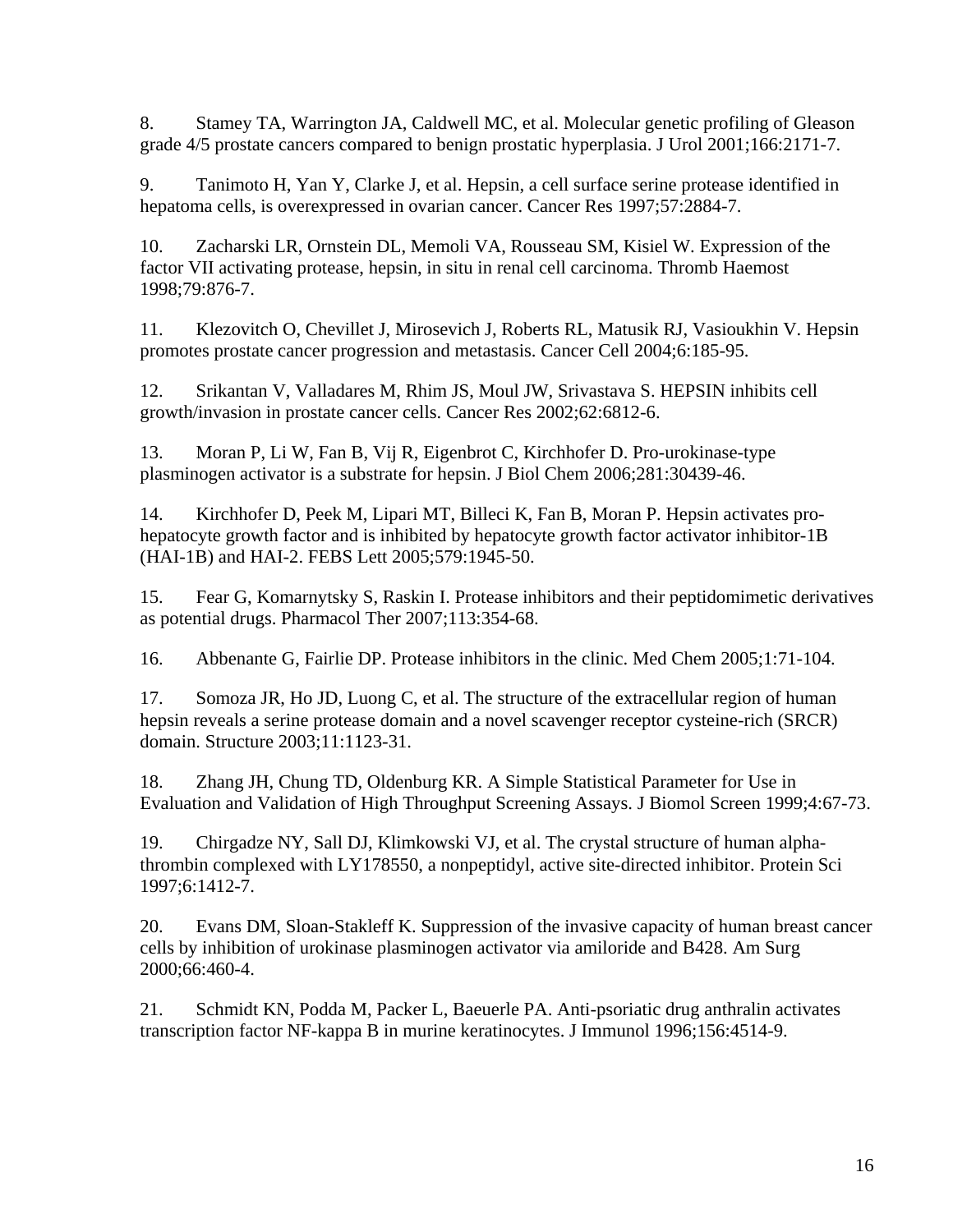22. Raynaud F, Bauvois B, Gerbaud P, Evain-Brion D. Characterization of specific proteases associated with the surface of human skin fibroblasts, and their modulation in pathology. J Cell Physiol 1992;151:378-85.

23. Bauvois B. Murine thymocytes possess specific cell surface-associated exoaminopeptidase activities: preferential expression by immature CD4-CD8- subpopulation. Eur J Immunol 1990;20:459-68.

24. Bauvois B, Sanceau J, Wietzerbin J. Human U937 cell surface peptidase activities: characterization and degradative effect on tumor necrosis factor-alpha. Eur J Immunol 1992;22:923-30.

25. Sameni M, Moin K, Sloane BF. Imaging proteolysis by living human breast cancer cells. Neoplasia 2000;2:496-504.

26. McGowen R, Biliran H, Jr., Sager R, Sheng S. The surface of prostate carcinoma DU145 cells mediates the inhibition of urokinase-type plasminogen activator by maspin. Cancer Res 2000;60:4771-8.

27. Bertucci C, Domenici E. Reversible and covalent binding of drugs to human serum albumin: methodological approaches and physiological relevance. Curr Med Chem 2002;9:1463- 81.

28. Wasan KM, Brocks DR, Lee SD, Sachs-Barrable K, Thornton SJ. Impact of lipoproteins on the biological activity and disposition of hydrophobic drugs: implications for drug discovery. Nat Rev Drug Discov 2008;7:84-99.

29. Boffito M, Back DJ, Blaschke TF, et al. Protein binding in antiretroviral therapies. AIDS Res Hum Retroviruses 2003;19:825-35.

30. Satonin DK, Coutant JE. Comparison of gas chromatography and high-performance liquid chromatography for the analysis of probucol in plasma. J Chromatogr 1986;380:401-6.

31. Wu CA, Tsujita M, Hayashi M, Yokoyama S. Probucol inactivates ABCA1 in the plasma membrane with respect to its mediation of apolipoprotein binding and high density lipoprotein assembly and to its proteolytic degradation. J Biol Chem 2004;279:30168-74.

32. Sheetz MJ, Barnhart RL, Jackson RL, Robinson KM. MDL 29311, an analog of probucol, decreases triglycerides in rats by increasing hepatic clearance of very-low-density lipoprotein. Metabolism 1994;43:233-40.

33. Tardif JC, Gregoire J, Schwartz L, et al. Effects of AGI-1067 and probucol after percutaneous coronary interventions. Circulation 2003;107:552-8.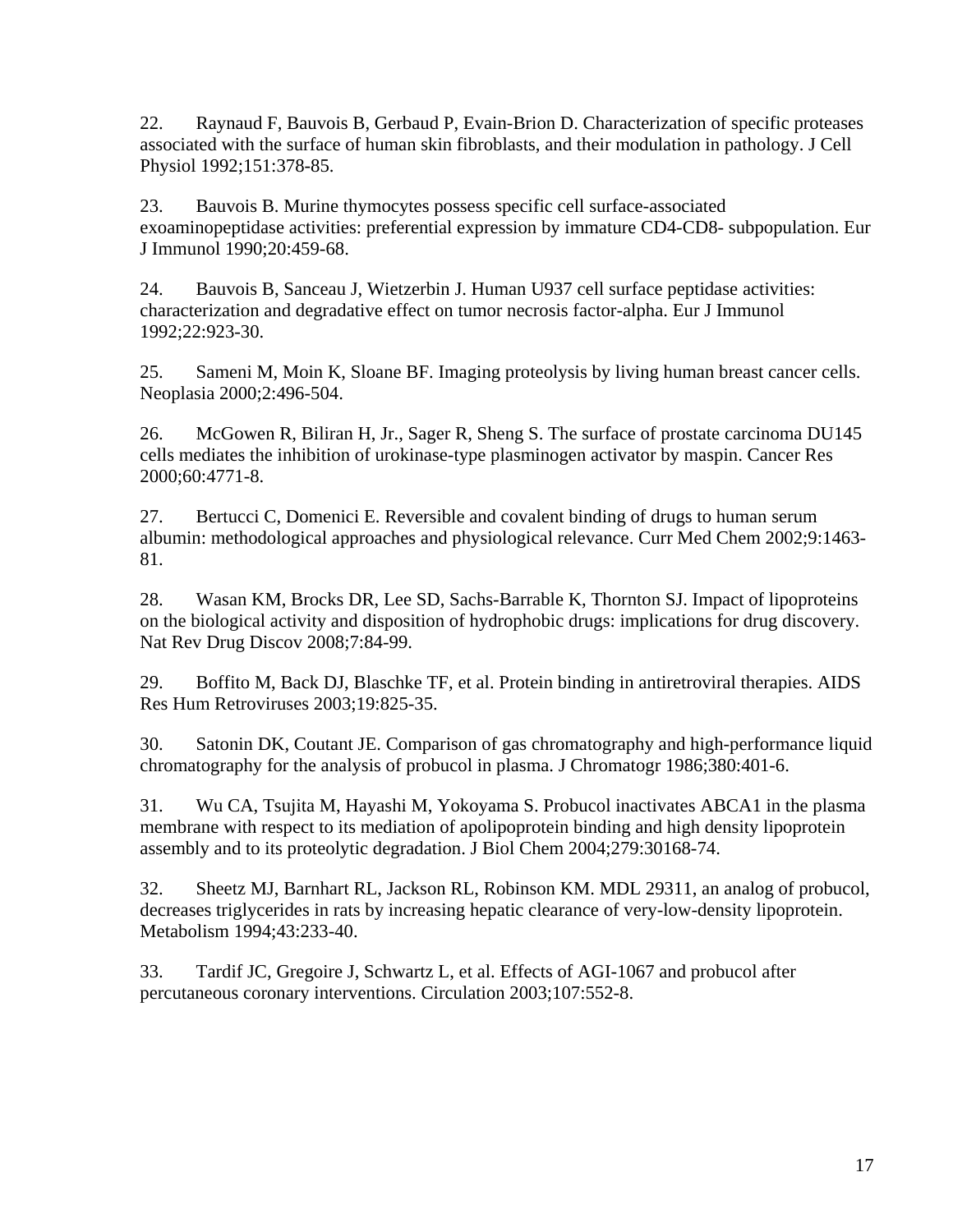| Compound                | <b>Library</b>             | ID          | $IC_{50}$       | $IC_{50}$       | $IC_{50}$ |
|-------------------------|----------------------------|-------------|-----------------|-----------------|-----------|
|                         |                            |             | hepsin          | trypsin         | thrombin  |
|                         |                            |             | $(\mu M)$       | $(\mu M)$       | $(\mu M)$ |
| $\mathbf{1}$            | <b>Chembridge Diverset</b> | 5133201     | $0.28 \pm 0.07$ | $3.88 \pm 0.85$ | $\ast$    |
| $\overline{2}$          | <b>Chembridge Diverset</b> | 6066621     | $0.76 \pm 0.26$ | $>20$           | $>20$     |
| $\overline{\mathbf{3}}$ | <b>Chembridge Diverset</b> | 6232890     | $1.93 \pm 0.39$ | $7.63 \pm 1.51$ | $>20$     |
| $\overline{\mathbf{4}}$ | <b>Chembridge Diverset</b> | 6071655     | $0.35 \pm 0.12$ | $19.6 \pm 2.7$  | $>20$     |
| 5                       | <b>Chembridge Diverset</b> | 5655336     | $0.57 \pm 0.19$ | $31.2 \pm 2.0$  | >20       |
| 6                       | Chembridge Diverset        | 5658856     | $0.98 \pm 0.20$ | $10.2 \pm 1.5$  | $>20$     |
| 7                       | <b>Chembridge Diverset</b> | 5770901     | $2.31 \pm 0.53$ | $13.1 \pm 3.0$  | $>20$     |
| 8                       | <b>Chembridge Diverset</b> | 6066971     | $0.72 \pm 0.20$ | $1.71 \pm 0.21$ | $>20$     |
| 9                       | <b>Chembridge Diverset</b> | 6238388     | $0.98 \pm 0.12$ | $20.9 \pm 7.5$  | >20       |
| 10                      | <b>Chembridge Diverset</b> | 6132801     | $0.93 \pm 0.13$ | $7.72 \pm 1.10$ | $>20$     |
| 11                      | <b>Chembridge Diverset</b> | 6176059     | $1.31 \pm 0.44$ | $2.00 \pm 0.33$ | $>20$     |
| 12                      | <b>Chembridge Diverset</b> | 6011640     | $0.33 \pm 0.07$ | $3.50 \pm 0.67$ | $>20$     |
| 13                      | <b>NINDS II</b>            | meclizine   | $2.02 \pm 0.37$ | $>20$           | $>20$     |
| 14                      | <b>NINDS II</b>            | probucol    | $0.43 \pm 0.05$ | $33.5 \pm 11.5$ | >20       |
| 15                      | <b>NINDS II</b>            | anthralin   | $0.23 \pm 0.05$ | $1.26 \pm 0.30$ | $>20$     |
| 16                      | <b>NINDS II</b>            | <b>NMDA</b> | $0.75 \pm 0.09$ | $2.42 \pm 0.29$ | $>20$     |
|                         |                            | receptor    |                 |                 |           |
|                         |                            | antagonist  |                 |                 |           |

| Table 1: Protease inhibitory activities of the compounds identified from library screening. |
|---------------------------------------------------------------------------------------------|
| *Compound 1 activated thrombin activity, approximately 3-fold at $1\mu$ M.                  |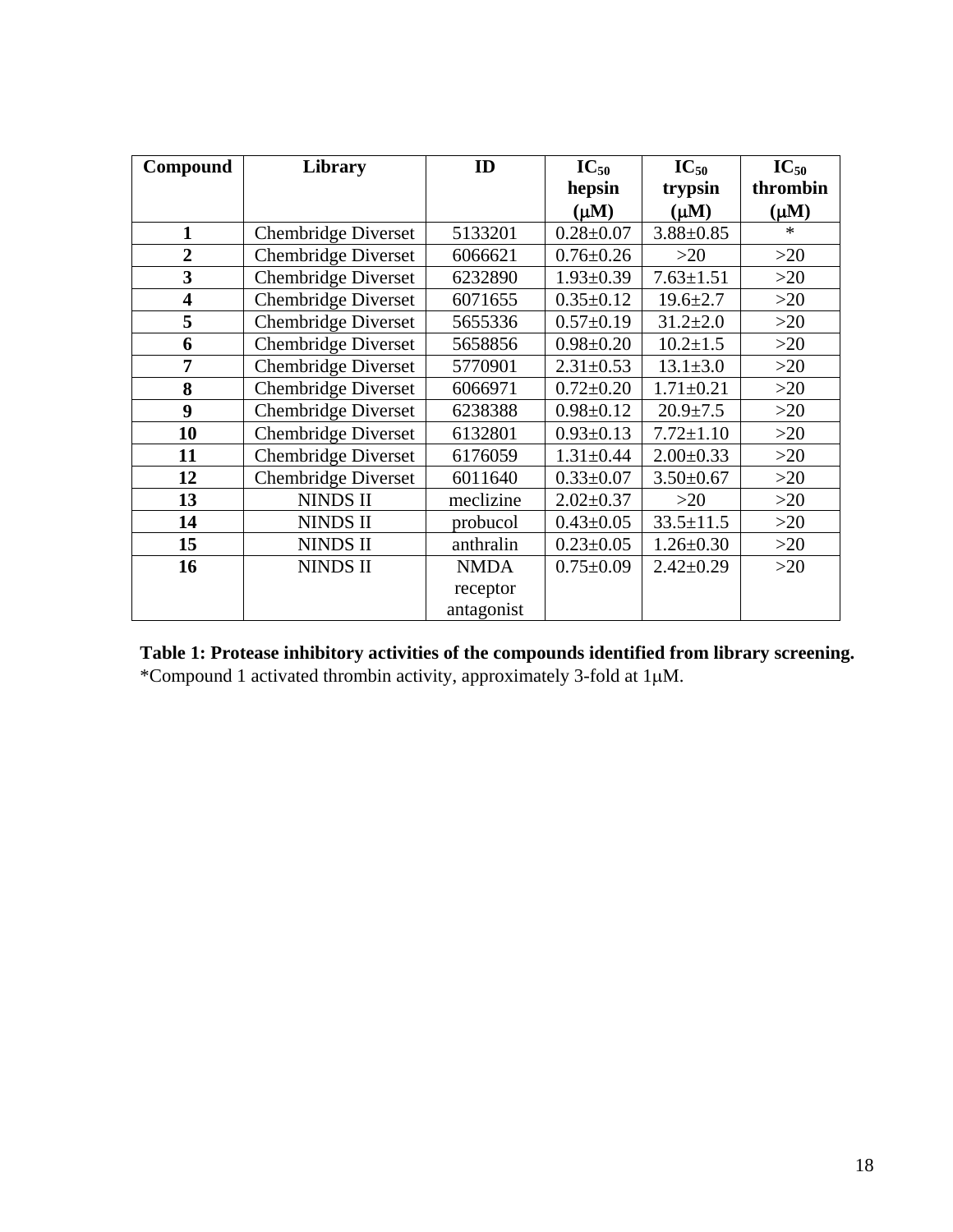# **Figure Legends**

**Figure 1.** Characterization of recombinant active hepsin. **A,** Chromatographically purified recombinant human hepsin was produced in *P. pastoris* and analyzed by silver staining of SDS-PAGE gel and immunoblotting with anti-hepsin catalytic domain antibodies. **B,** Purified hepsin is proteolytically active and inhibited by a broad-spectrum serine protease inhibitor. 0.4nM purified hepsin was incubated at room temperature for 30 minutes in buffer alone (diamonds) or in the presence of 4mM PEFAbloc (triangles). The chromogenic serine protease substrate pyroGlu-Pro-Arg-pNA was then added and enzyme activity observed as a linear increase in absorbance at 405nm over time.

**Figure 2.** Chemical structures of identified hepsin inhibitors. Compounds **1-12** were identified from the ChemBridge DIVERSet library. Compounds **13-16** (meclizine, probucol, anthralin and 2,3-dihydroxy-6,7-dichloroquinoxaline) were identified from the NINDS II library of known drugs and bioactives.

**Figure 3.** Inhibition of hepsin activity by identified compounds. **A,** Compounds **1-4**. **B,** Compounds **5-8**. **C,** Compounds **9-12**. **D,** Compounds **13-16**. Purified recombinant hepsin was preincubated with indicated compounds for 30 minutes at room temperature. The residual percent activity of the enzyme toward the chromogenic substrate was then determined with a kinetic microplate reader at 405nm. The data are the mean of three independent experiments.  $IC_{50}$  was calculated by four-parameter non-linear regression curve fitting.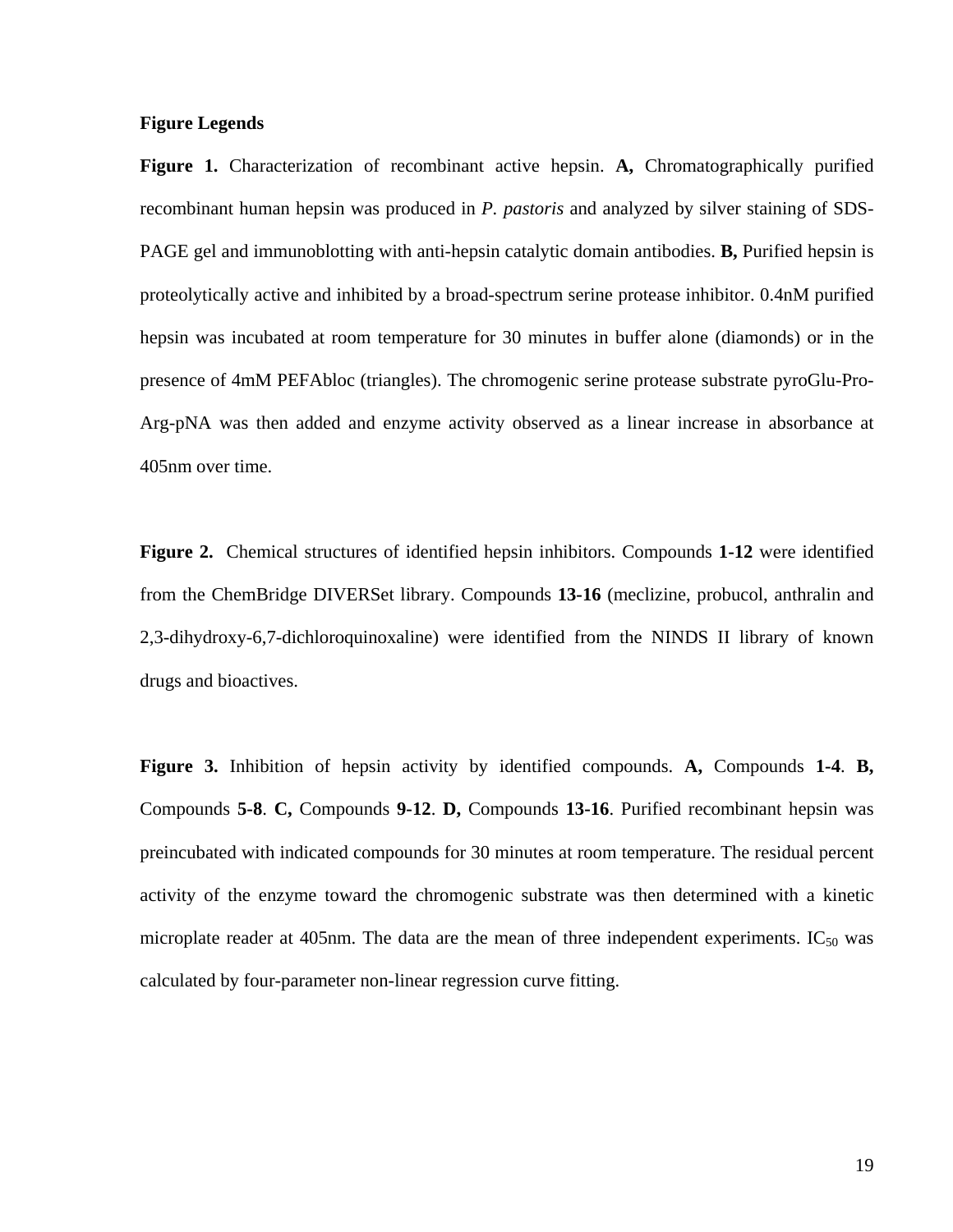**Figure 4.** Cellular toxicity of identified inhibitors and hepsin-dependent pericellular serine protease assay. **A,** The mouse prostate epithelial cell line MP-1 (white bars), human prostate cancer cell line LNCaP (grey bars) and human hepatoma cell line HepG2 (black bars) were incubated for 72 hours with 20μM indicated compounds in media with 0.5% DMSO. Media and drugs were replaced every 24 hours. Cell viability was then determined by an ATP-luciferase coupled assay. Puromycin at 5μg/mL and DMSO at 0.5% were used respectively as positive control and negative controls.

**B,** 293FT cells expressing full-length wild-type, catalytically inactive mouse hepsin mutant or empty vector were incubated for 30 minutes in serum-free media containing vehicle alone or the broad spectrum serine protease inhibitor PEFAbloc. The chromogenic serine protease substrate pyroGlu-Pro-Arg-pNA was then added to the media. The media with cleaved substrate was collected at indicated times, quenched and pericellular proteolytic activity observed as absorbance at 405nm. Note that only the cells expressing wild-type hepsin, but not the cells expressing inactive mutant hepsin, vector alone or wild-type hepsin in the presence of PEFAbloc displayed pericellular proteolytic activity. **C,** Toxicity of the compounds over the course of the pericellular protease assay was evaluated by 24-hour treatment of cells with 20 μM (white bars) or 50 μM (black bars) compounds relative to vehicle control. Cell viability was then determined by an ATPluciferase coupled assay. Puromycin at 5μg/mL was used as a positive control.

**Figure 5.** Attenuation of hepsin-dependent pericellular protease activity by the identified hepsin inhibitors. **A,** HEK 293FT cells expressing wild-type mouse hepsin, an enzymatically inactive mouse hepsin mutant or vector alone were incubated for 24 hours with 20  $\mu$ M (white bars) or 50 μM (grey bars) of the biochemically identified hepsin inhibitors and pericellular proteolytic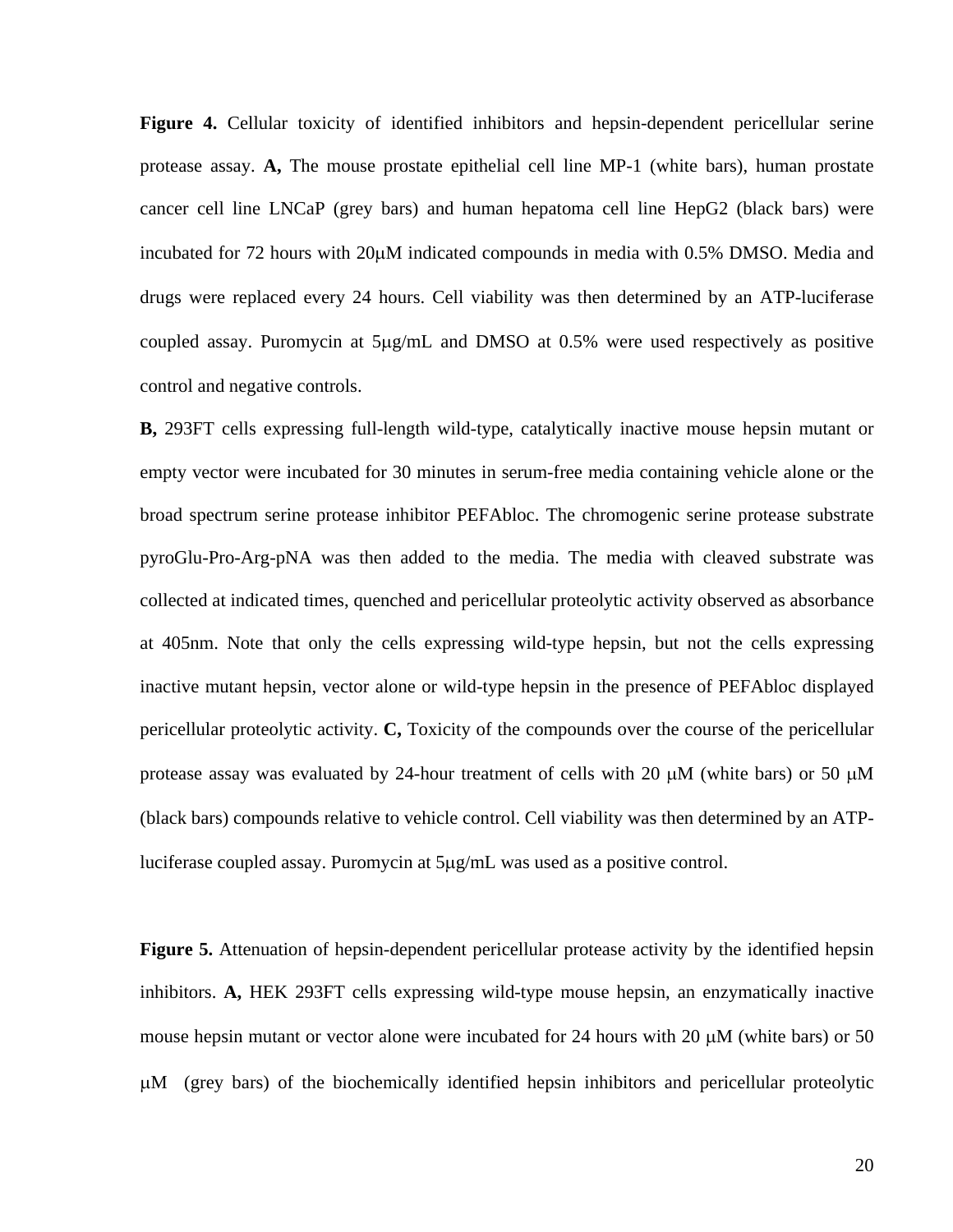activity was determined in the presence of the inhibitors as described in Figure 5A. As some of the drugs significantly impacted the hepsin expression in HEK 293FT cells, data are displayed as pericellular proteolytic activity/expression level relative to that of vehicle treated wild-type hepsin expressing cells. **B,** Immunoblot analysis of hepsin expression levels in HEK 293FT cells expressing wild-type and inactive mutant hepsin and treated for 24 hours with indicated drugs. Protein loading was controlled via immunoblotting with anti-β-actin antibodies.

### **Supplemental Materials:**

**Figure S1.** Equilibration time dependence of hepsin inhibition. Hepsin was incubated with indicated compounds (**A** - compound **3**, **B** - compound **4**, **C** - compound **5, D** - compound **13**) at their respective  $IC_{50}$  values or with buffer/solvent alone. Samples were withdrawn at 30, 60, 120 and 180 minutes and kinetic enzyme activity analyzed by the addition of substrate. Data are shown as percent inhibition relative to the respective buffer/solvent controls, incubated for the same amount of time.

**Figure S2.** Reversibility of hepsin inhibition. Hepsin was incubated with indicated compounds (**A**  - compound **3**, **B** - compound **4**, **C** - compound **5, D** - compound **13**) at their respective  $IC_{50}$ values or with buffer/solvent control for 1 hour at room temperature. Samples were then diluted with buffer to the additional percentage indicated and kinetic enzyme activity analyzed by the addition of substrate. Data are shown as percent inhibition relative to the respectively diluted buffer controls.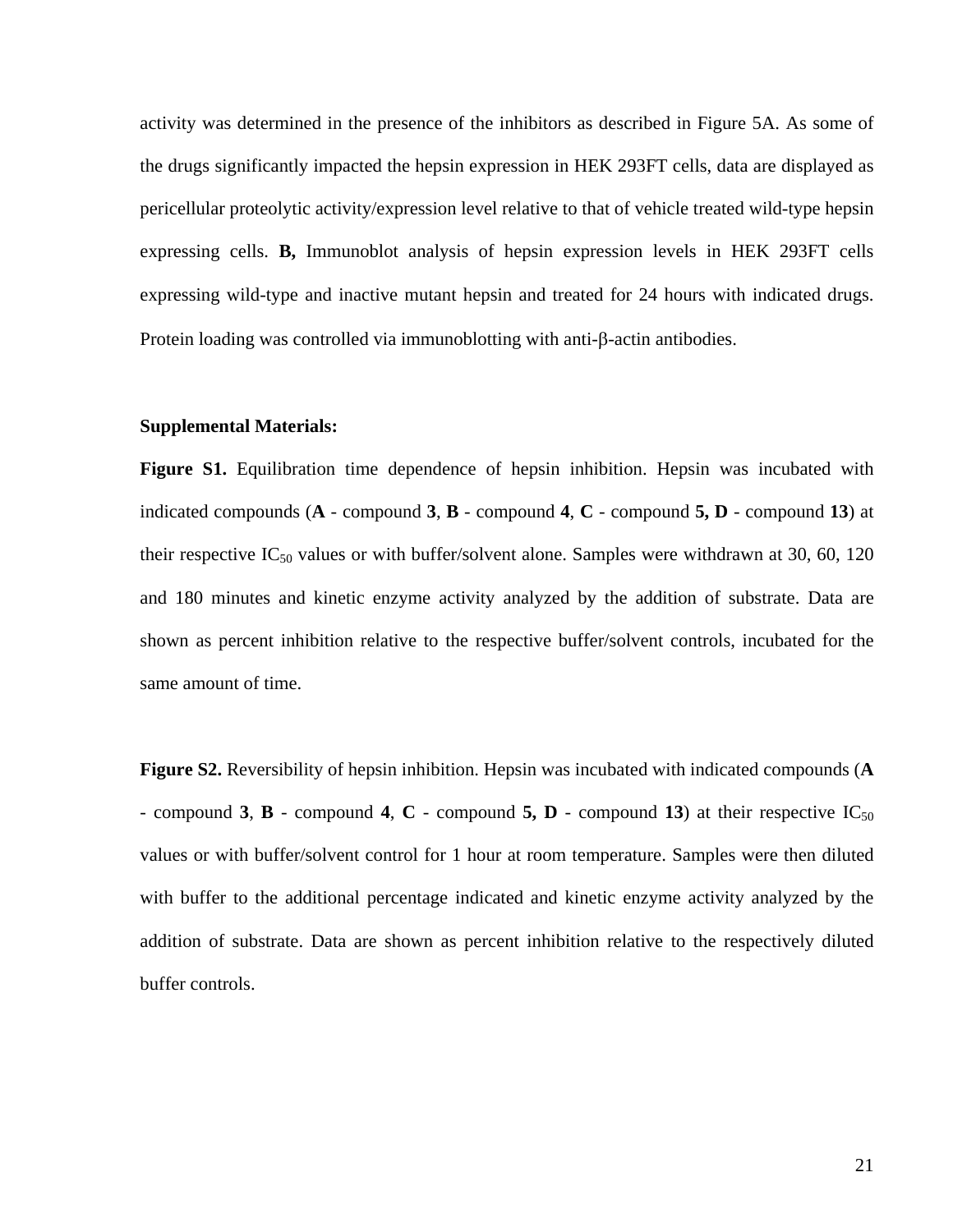

B

Figure 1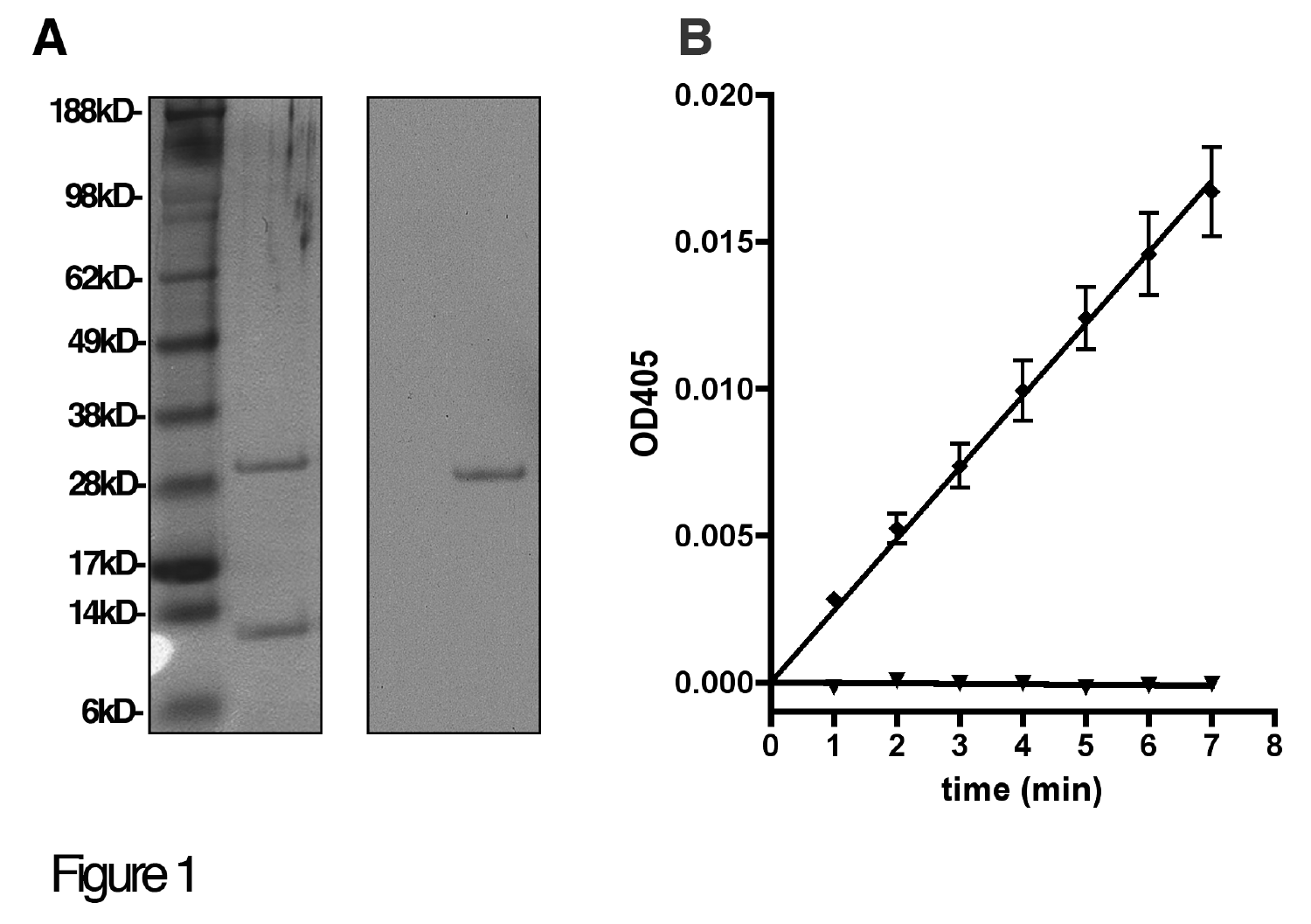

Figure 2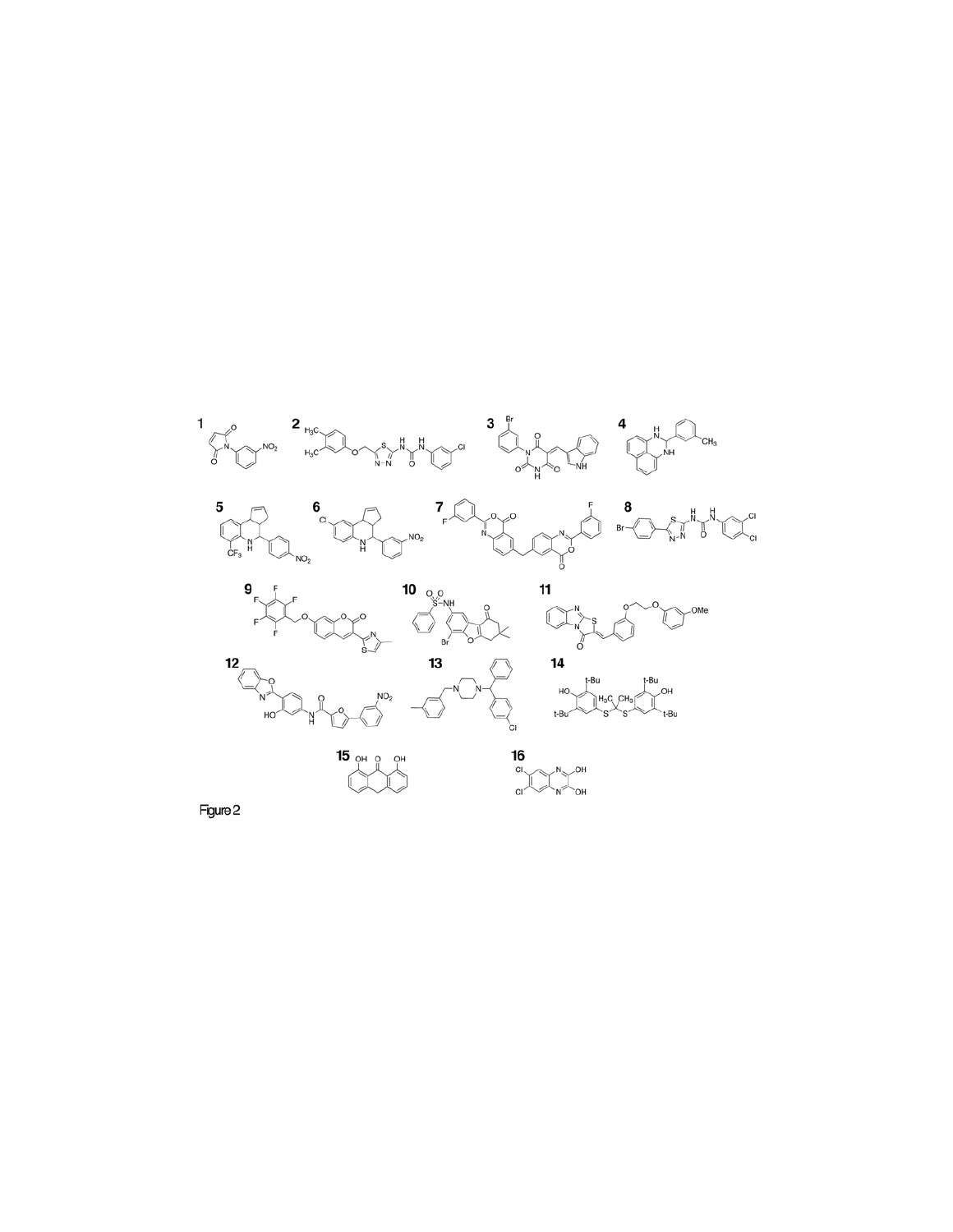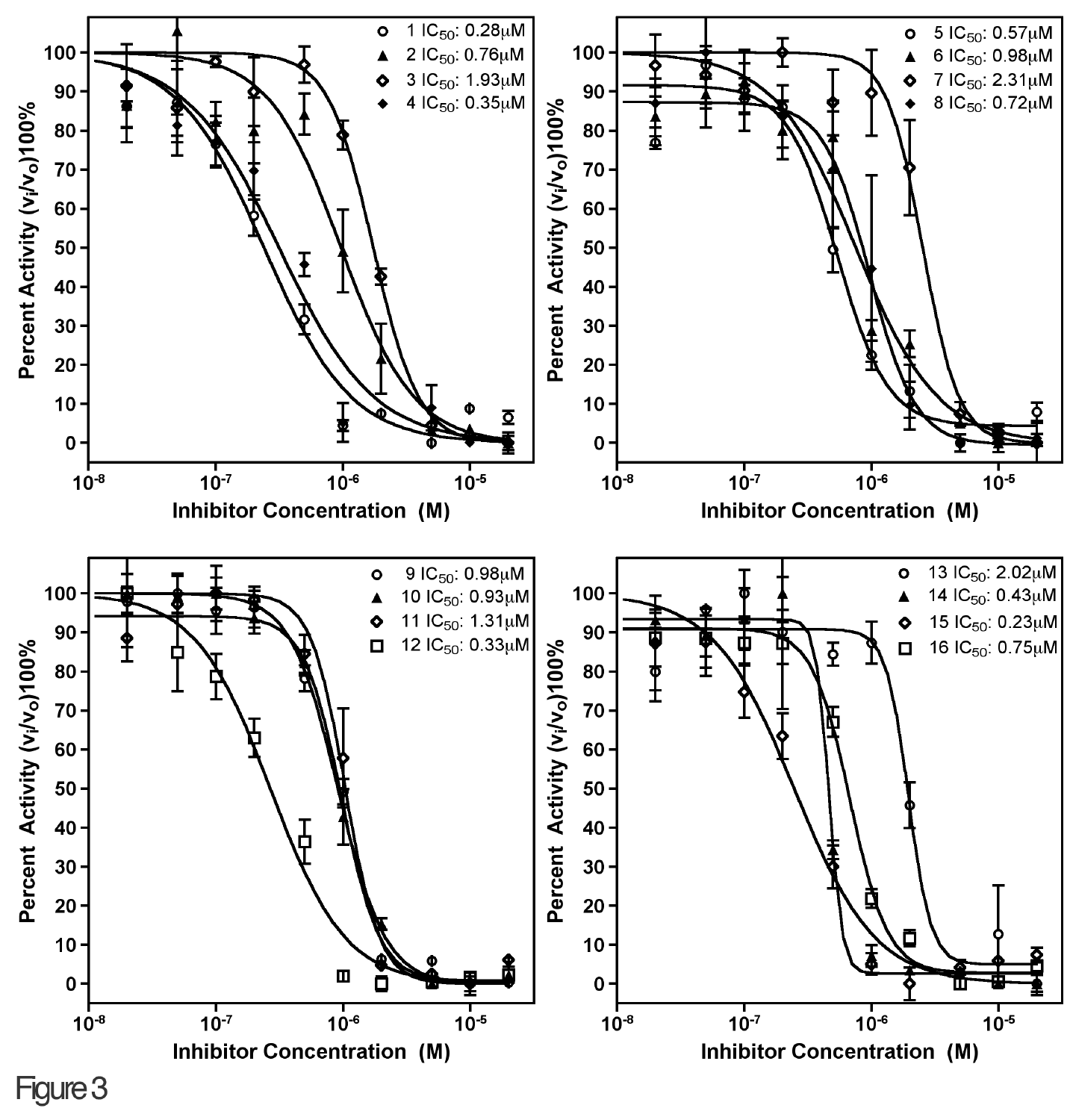